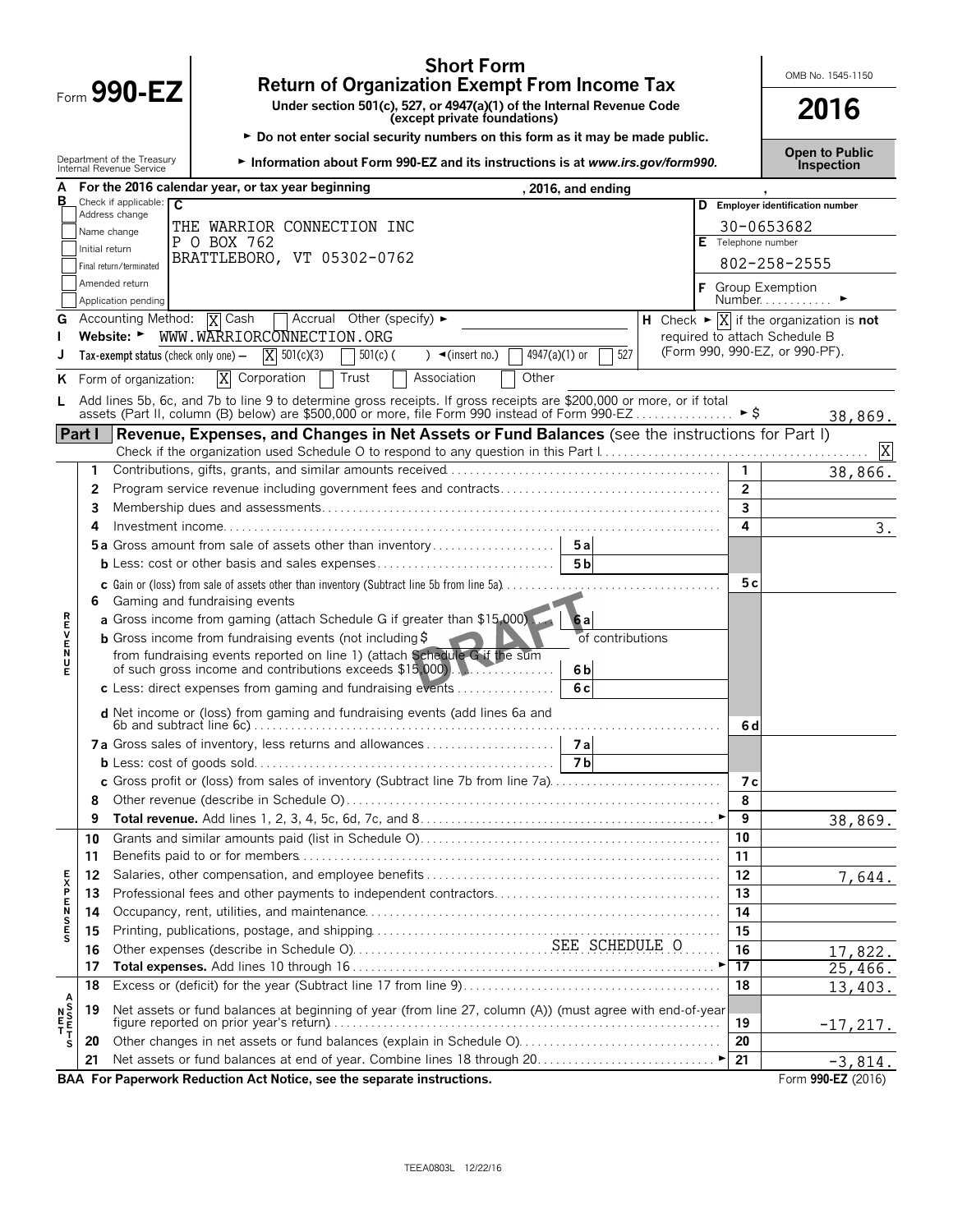|     | Form 990-EZ (2016) THE WARRIOR CONNECTION INC                                                                                                                                                                                        |                                                               |                                                                                  |                                                                                  | Page 2<br>30-0653682                                   |
|-----|--------------------------------------------------------------------------------------------------------------------------------------------------------------------------------------------------------------------------------------|---------------------------------------------------------------|----------------------------------------------------------------------------------|----------------------------------------------------------------------------------|--------------------------------------------------------|
|     | <b>Part II Balance Sheets</b> (see the instructions for Part II)                                                                                                                                                                     |                                                               |                                                                                  |                                                                                  | $\mathbf X$                                            |
|     |                                                                                                                                                                                                                                      |                                                               |                                                                                  | (A) Beginning of year                                                            | (B) End of year                                        |
| 22  |                                                                                                                                                                                                                                      |                                                               |                                                                                  | 22                                                                               | 9,334.                                                 |
| 23  |                                                                                                                                                                                                                                      |                                                               |                                                                                  | 23                                                                               |                                                        |
| 24  |                                                                                                                                                                                                                                      |                                                               |                                                                                  | 24                                                                               | 185.                                                   |
| 25  |                                                                                                                                                                                                                                      |                                                               |                                                                                  | 25<br>$\overline{0}$                                                             | 9,519.                                                 |
| 26  | Total liabilities (describe in Schedule O) SEE SCHEDULE O                                                                                                                                                                            |                                                               |                                                                                  | 26<br>17,217.                                                                    | 13,333.                                                |
| 27  | <b>Net assets or fund balances</b> (line 27 of column (B) must agree with line 21)                                                                                                                                                   |                                                               |                                                                                  | $-17, 217.$<br>27                                                                | $-3,814.$                                              |
|     | Statement of Program Service Accomplishments (see the instructions for Part III)<br>Part III<br>Check if the organization used Schedule O to respond to any question in this Part III.                                               |                                                               |                                                                                  | X                                                                                | <b>Expenses</b>                                        |
|     | What is the organization's primary exempt purpose? SEE SCHEDULE O                                                                                                                                                                    |                                                               |                                                                                  |                                                                                  | (Required for section 501<br>$(c)(3)$ and 501 $(c)(4)$ |
|     |                                                                                                                                                                                                                                      |                                                               |                                                                                  |                                                                                  | organizations; optional                                |
|     | Describe the organization's program service accomplishments for each of its three largest program services, as<br>measured by expenses. In a clear and concise manner, describe the services provided, the number of persons<br>bene |                                                               |                                                                                  |                                                                                  | for others.)                                           |
| 28  | SEE SCHEDULE O                                                                                                                                                                                                                       | ___________________________________                           |                                                                                  |                                                                                  |                                                        |
|     |                                                                                                                                                                                                                                      |                                                               |                                                                                  |                                                                                  |                                                        |
|     |                                                                                                                                                                                                                                      |                                                               |                                                                                  |                                                                                  |                                                        |
|     | (Grants <sub>5</sub> )                                                                                                                                                                                                               | ) If this amount includes foreign grants, check here $\ldots$ |                                                                                  | 28 a                                                                             | 165,039.                                               |
| 29  |                                                                                                                                                                                                                                      |                                                               |                                                                                  |                                                                                  |                                                        |
|     |                                                                                                                                                                                                                                      |                                                               |                                                                                  |                                                                                  |                                                        |
|     | (Grants <sub>5</sub> )                                                                                                                                                                                                               |                                                               |                                                                                  |                                                                                  |                                                        |
| 30  |                                                                                                                                                                                                                                      |                                                               |                                                                                  | 29 a                                                                             |                                                        |
|     |                                                                                                                                                                                                                                      |                                                               |                                                                                  |                                                                                  |                                                        |
|     |                                                                                                                                                                                                                                      |                                                               |                                                                                  |                                                                                  |                                                        |
|     | $\overline{G}$ Cants $\overline{S}$                                                                                                                                                                                                  | The This amount includes foreign grants, check here           |                                                                                  | 30a                                                                              |                                                        |
| 31. |                                                                                                                                                                                                                                      |                                                               |                                                                                  |                                                                                  |                                                        |
|     | (Grants \$                                                                                                                                                                                                                           | ) If this amount includes foreign grants, check here ►        |                                                                                  | 31a                                                                              |                                                        |
|     |                                                                                                                                                                                                                                      |                                                               |                                                                                  | 32                                                                               | 165,039.                                               |
|     | Part IV List of Officers, Directors, Trustees, and Key Employees (list each one even if not compensated - see the instructions for Part IV)                                                                                          |                                                               |                                                                                  |                                                                                  |                                                        |
|     |                                                                                                                                                                                                                                      |                                                               |                                                                                  |                                                                                  |                                                        |
|     | (a) Name and title                                                                                                                                                                                                                   | (b) Average hours per<br>week devoted to<br>position          | (c) Reportable compensation<br>(Forms W-2/1099-MISC)<br>(if not paid, enter -0-) | (d) Health benefits,<br>contributions to employee<br>benefit plans, and deferred | (e) Estimated amount of<br>other compensation          |
|     |                                                                                                                                                                                                                                      |                                                               |                                                                                  | compensation                                                                     |                                                        |
|     | ANNE BLACK<br>PROGRAM DIR.                                                                                                                                                                                                           | 25                                                            | $0$ .                                                                            | 0.                                                                               |                                                        |
|     | AARON M. PHILLIPS                                                                                                                                                                                                                    |                                                               |                                                                                  |                                                                                  | $0$ .                                                  |
|     | EXECUTIVE DIR.                                                                                                                                                                                                                       | 30                                                            | 0                                                                                | 0.                                                                               | 0.                                                     |
|     | KIMBERLEE HAYWARD                                                                                                                                                                                                                    |                                                               |                                                                                  |                                                                                  |                                                        |
|     | MARKETING DIR.                                                                                                                                                                                                                       |                                                               | $\boldsymbol{0}$ .                                                               | 0.                                                                               | 0.                                                     |
|     | ROBERT BRUSA                                                                                                                                                                                                                         |                                                               |                                                                                  |                                                                                  |                                                        |
|     | <b>BOARD CHAIRMAN</b>                                                                                                                                                                                                                | 3                                                             | 0.                                                                               | 0.                                                                               | 0.                                                     |
|     | <b>JOSEPH DOYLE</b>                                                                                                                                                                                                                  | 1                                                             |                                                                                  |                                                                                  |                                                        |
|     | BOARD MEMBER<br>KRISTA MARSHALL                                                                                                                                                                                                      |                                                               | $0$ .                                                                            | 0.                                                                               | 0.                                                     |
|     | <b>BOARD MEMBER</b>                                                                                                                                                                                                                  | 1                                                             | $0$ .                                                                            | 0.                                                                               | 0.                                                     |
|     | JOSEPH P ANDREWS JR                                                                                                                                                                                                                  |                                                               |                                                                                  |                                                                                  |                                                        |
|     | <b>BOARD MEMBER</b>                                                                                                                                                                                                                  |                                                               | 0.                                                                               | 0.                                                                               | 0.                                                     |
|     |                                                                                                                                                                                                                                      |                                                               |                                                                                  |                                                                                  |                                                        |
|     |                                                                                                                                                                                                                                      |                                                               |                                                                                  |                                                                                  |                                                        |
|     |                                                                                                                                                                                                                                      |                                                               |                                                                                  |                                                                                  |                                                        |
|     |                                                                                                                                                                                                                                      |                                                               |                                                                                  |                                                                                  |                                                        |
|     |                                                                                                                                                                                                                                      |                                                               |                                                                                  |                                                                                  |                                                        |
|     |                                                                                                                                                                                                                                      |                                                               |                                                                                  |                                                                                  |                                                        |
|     |                                                                                                                                                                                                                                      |                                                               |                                                                                  |                                                                                  |                                                        |
|     |                                                                                                                                                                                                                                      |                                                               |                                                                                  |                                                                                  |                                                        |
|     |                                                                                                                                                                                                                                      |                                                               |                                                                                  |                                                                                  |                                                        |
|     |                                                                                                                                                                                                                                      |                                                               |                                                                                  |                                                                                  |                                                        |
|     |                                                                                                                                                                                                                                      |                                                               |                                                                                  |                                                                                  |                                                        |
|     |                                                                                                                                                                                                                                      |                                                               |                                                                                  |                                                                                  |                                                        |
| BAA |                                                                                                                                                                                                                                      | TEEA0812L 12/22/16                                            |                                                                                  |                                                                                  | Form 990-EZ (2016)                                     |
|     |                                                                                                                                                                                                                                      |                                                               |                                                                                  |                                                                                  |                                                        |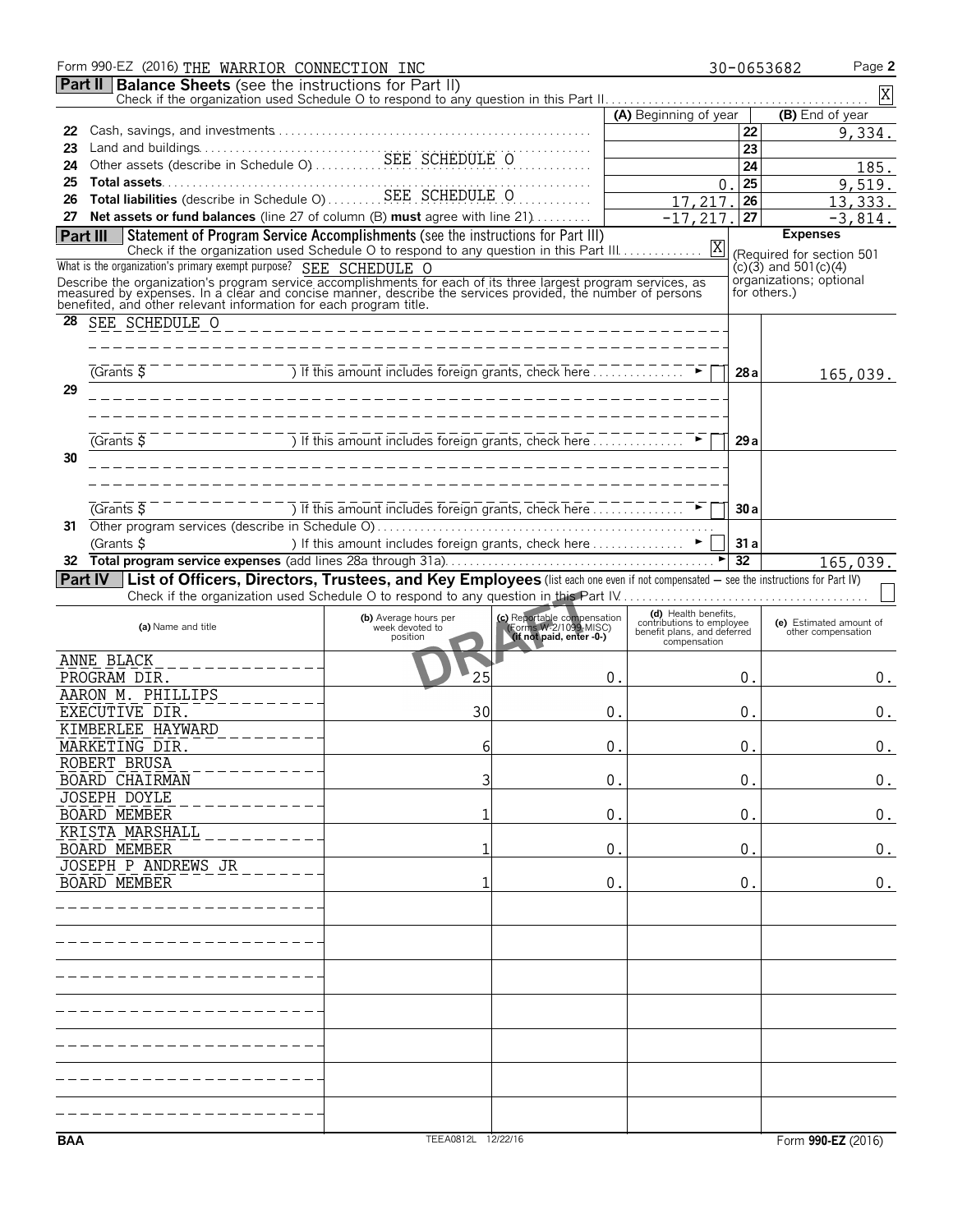|    | Form 990-EZ (2016) THE WARRIOR CONNECTION INC<br>30-0653682                                                                                                                                                                                          |                 |        | Page 3  |
|----|------------------------------------------------------------------------------------------------------------------------------------------------------------------------------------------------------------------------------------------------------|-----------------|--------|---------|
|    | <b>Part V Other Information</b> (Note the Schedule A and personal benefit contract statement requirements in SEE SCHEDULE O<br>the instructions for Part V) Check if the organization used Schedule O to respond to any question in this Part V      |                 |        | X       |
|    | 33 Did the organization engage in any significant activity not previously reported to the IRS?                                                                                                                                                       |                 | Yes    | No      |
|    | If 'Yes,' provide a detailed description of each activity in Schedule O.<br>34 Were any significant changes made to the organizing or governing documents? If 'Yes,' attach a conformed copy of the amended documents if they reflect                | 33              |        | X       |
|    |                                                                                                                                                                                                                                                      | 34              |        | Χ       |
|    | 35 a Did the organization have unrelated business gross income of \$1,000 or more during the year from business activities                                                                                                                           | 35a             |        | Χ       |
|    | <b>b</b> If 'Yes,' to line 35a, has the organization filed a Form 990-T for the year? If 'No,' provide an explanation in Schedule O                                                                                                                  | 35 b            |        |         |
|    | c Was the organization a section $501(c)(4)$ , $501(c)(5)$ , or $501(c)(6)$ organization subject to section 6033(e) notice,<br>reporting, and proxy tax requirements during the year? If 'Yes,' complete Schedule C, Part III                        | 35c             |        | Χ       |
|    | 36 Did the organization undergo a liquidation, dissolution, termination, or significant                                                                                                                                                              | 36              |        | Χ       |
|    | 37 a Enter amount of political expenditures, direct or indirect, as described in the instructions. $\blacktriangleright$ 37 a<br>$0$ .                                                                                                               |                 |        |         |
|    |                                                                                                                                                                                                                                                      | 37 b            |        | Χ       |
|    | 38 a Did the organization borrow from, or make any loans to, any officer, director, trustee, or key employee or were<br>any such loans made in a prior year and still outstanding at the end of the tax year covered by this return?                 | 38 a            |        | X       |
|    | <b>b</b> If 'Yes,' complete Schedule L, Part II and enter the total<br>38 <sub>b</sub><br>N/A                                                                                                                                                        |                 |        |         |
|    | 39 Section 501(c)(7) organizations. Enter:                                                                                                                                                                                                           |                 |        |         |
|    | 39a<br>N/A                                                                                                                                                                                                                                           |                 |        |         |
|    | 39 <sub>b</sub><br><b>b</b> Gross receipts, included on line 9, for public use of club facilities<br>N/A                                                                                                                                             |                 |        |         |
|    | 40 a Section 501(c)(3) organizations. Enter amount of tax imposed on the organization during the year under:                                                                                                                                         |                 |        |         |
|    | section 4911 ►<br>$0$ .; section 4912<br>0 : section 4955 ►<br>0.                                                                                                                                                                                    |                 |        |         |
|    | b Section 501(c)(3), 501(c)(4), and 501(c)(29) organizations. Did the organization engage in any section 4958 excess<br>benefit transaction during the year, or did it engage in an excess benefit transaction in a prior year that has not been     | 40 <sub>b</sub> |        | Χ       |
|    | c Section 501(c)(3), 501(c)(4), and 501(c)(29) organizations. Enter amount of tax imposed on organization managers or disqualified persons during the year under sections 4912, 4955, and 4958<br>0.                                                 |                 |        |         |
|    | d Section 501(c)(3), 501(c)(4), and 501(c)(29) organizations. Enter amount of tax on line 40c reimbursed<br>0.                                                                                                                                       |                 |        |         |
|    | e All organizations. At any time during the tax year, was the organization a party to a prohibited tax                                                                                                                                               |                 |        |         |
|    | shelter transaction? If 'Yes,' complete Form 8886-T                                                                                                                                                                                                  | 40 e            |        | X       |
| 41 | List the states with which a copy of this return is filed $\blacktriangleright$<br><b>NONE</b>                                                                                                                                                       |                 |        |         |
|    | 42 a The organization's                                                                                                                                                                                                                              |                 |        |         |
|    | books are in care of ►<br>ANNE BLACK<br>Telephone no. $\triangleright$ (802) 258-2555                                                                                                                                                                |                 |        |         |
|    | Located at > 890 PARK LAUGHTON RD EAST DUMMERSTON VT<br>$ZIP + 4$<br>05346                                                                                                                                                                           |                 |        |         |
|    | <b>b</b> At any time during the calendar year, did the organization have an interest in or a signature or other authority over a<br>financial account in a foreign country (such as a bank account, securities account, or other financial account)? | 42 <sub>b</sub> | Yes    | No<br>Χ |
|    | If 'Yes,' enter the name of the foreign country:▶                                                                                                                                                                                                    |                 |        |         |
|    |                                                                                                                                                                                                                                                      |                 |        |         |
|    |                                                                                                                                                                                                                                                      |                 |        |         |
|    |                                                                                                                                                                                                                                                      |                 |        |         |
|    | See the instructions for exceptions and filing requirements for FinCEN Form 114, Report of Foreign Bank and Financial Accounts (FBAR).                                                                                                               |                 |        |         |
|    | c At any time during the calendar year, did the organization maintain an office outside the United States?                                                                                                                                           | 42 <sub>c</sub> |        | Χ       |
|    | If 'Yes,' enter the name of the foreign country:▶                                                                                                                                                                                                    |                 |        |         |
|    |                                                                                                                                                                                                                                                      |                 |        |         |
|    |                                                                                                                                                                                                                                                      |                 |        |         |
|    |                                                                                                                                                                                                                                                      |                 |        |         |
|    | 43 Section 4947(a)(1) nonexempt charitable trusts filing Form 990-EZ in lieu of Form 1041 – Check here                                                                                                                                               |                 |        | N/A     |
|    | $\blacktriangleright$ 43<br>and enter the amount of tax-exempt interest received or accrued during the tax year                                                                                                                                      |                 | Yes No | N/A     |
|    |                                                                                                                                                                                                                                                      |                 |        |         |

| 44 a Did the organization maintain any donor advised funds during the year? If 'Yes,' Form 990 must be completed instead                                                                                                               |                    |  |
|----------------------------------------------------------------------------------------------------------------------------------------------------------------------------------------------------------------------------------------|--------------------|--|
|                                                                                                                                                                                                                                        | 44 a               |  |
| <b>b</b> Did the organization operate one or more hospital facilities during the year? If 'Yes,' Form 990 must be completed                                                                                                            |                    |  |
|                                                                                                                                                                                                                                        | 44 b               |  |
|                                                                                                                                                                                                                                        | 44 c               |  |
|                                                                                                                                                                                                                                        |                    |  |
|                                                                                                                                                                                                                                        | 44 d               |  |
|                                                                                                                                                                                                                                        | 45 a               |  |
|                                                                                                                                                                                                                                        |                    |  |
| <b>b</b> Did the organization receive any payment from or engage in any transaction with a controlled entity within the meaning of section 512(b)(13)? If 'Yes,'<br>Form 990 and Schedule R may need to be completed instead of Form 9 | 45 b               |  |
| TEEA0812L 12/22/16                                                                                                                                                                                                                     | Form 990-EZ (2016) |  |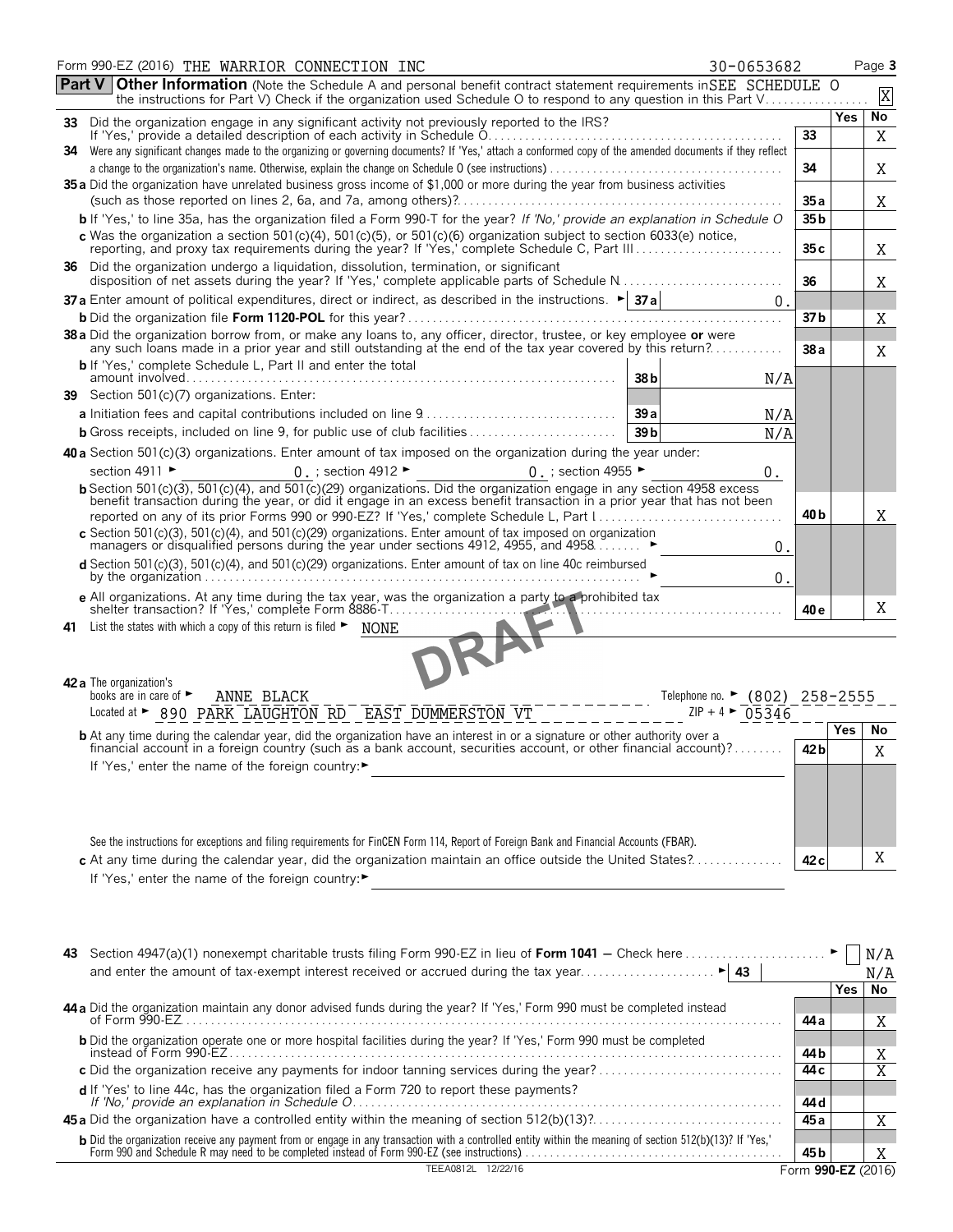|                     | Form 990-EZ (2016) THE WARRIOR CONNECTION INC                                                                                                                                                                                                              |                                                      |                                                      | 30-0653682                                                                                       |                                               |            | Page 4  |
|---------------------|------------------------------------------------------------------------------------------------------------------------------------------------------------------------------------------------------------------------------------------------------------|------------------------------------------------------|------------------------------------------------------|--------------------------------------------------------------------------------------------------|-----------------------------------------------|------------|---------|
| 46                  | Did the organization engage, directly or indirectly, in political campaign activities on behalf of or in opposition to                                                                                                                                     |                                                      |                                                      |                                                                                                  | 46                                            | Yes        | No<br>X |
| <b>Part VI</b>      | Section 501(c)(3) organizations only<br>All section 501(c)(3) organizations must answer questions 47-49b and 52, and complete the tables<br>for lines 50 and 51.                                                                                           |                                                      |                                                      |                                                                                                  |                                               |            |         |
|                     |                                                                                                                                                                                                                                                            |                                                      |                                                      |                                                                                                  |                                               | <b>Yes</b> | No      |
| 47                  | Did the organization engage in lobbying activities or have a section 501(h) election in effect during the tax year? If 'Yes,'                                                                                                                              |                                                      |                                                      |                                                                                                  | 47                                            |            | Χ       |
| 48                  | 49 a Did the organization make any transfers to an exempt non-charitable related organization?                                                                                                                                                             |                                                      |                                                      |                                                                                                  | 48<br>49 <sub>a</sub>                         |            | X<br>X  |
|                     |                                                                                                                                                                                                                                                            |                                                      |                                                      |                                                                                                  | 49 <sub>b</sub>                               |            |         |
| 50                  | Complete this table for the organization's five highest compensated employees (other than officers, directors, trustees and key<br>employees) who each received more than \$100,000 of compensation from the organization. If there is none, enter 'None.' |                                                      |                                                      |                                                                                                  |                                               |            |         |
|                     | (a) Name and title of each employee                                                                                                                                                                                                                        | (b) Average hours<br>per week devoted<br>to position | (c) Reportable compensation<br>(Forms W-2/1099-MISC) | (d) Health benefits,<br>contributions to employee<br>benefit plans, and deferred<br>compensation | (e) Estimated amount of<br>other compensation |            |         |
| NONE                |                                                                                                                                                                                                                                                            |                                                      |                                                      |                                                                                                  |                                               |            |         |
|                     |                                                                                                                                                                                                                                                            |                                                      |                                                      |                                                                                                  |                                               |            |         |
|                     |                                                                                                                                                                                                                                                            |                                                      |                                                      |                                                                                                  |                                               |            |         |
|                     |                                                                                                                                                                                                                                                            |                                                      |                                                      |                                                                                                  |                                               |            |         |
|                     |                                                                                                                                                                                                                                                            |                                                      |                                                      |                                                                                                  |                                               |            |         |
|                     |                                                                                                                                                                                                                                                            |                                                      |                                                      |                                                                                                  |                                               |            |         |
| 51.                 | f Total number of other employees paid over \$100,000<br>Complete this table for the organization's five highest compensated independent contractors who each received more than \$100,000 of                                                              | $\blacktriangleright$                                |                                                      |                                                                                                  |                                               |            |         |
|                     | compensation from the organization. If there is none, enter 'None.'                                                                                                                                                                                        |                                                      |                                                      |                                                                                                  |                                               |            |         |
|                     | (a) Name and business address of each independent contractor                                                                                                                                                                                               |                                                      |                                                      | (b) Type of service                                                                              | (c) Compensation                              |            |         |
| <b>NONE</b>         |                                                                                                                                                                                                                                                            |                                                      |                                                      |                                                                                                  |                                               |            |         |
|                     |                                                                                                                                                                                                                                                            |                                                      |                                                      |                                                                                                  |                                               |            |         |
|                     |                                                                                                                                                                                                                                                            |                                                      |                                                      |                                                                                                  |                                               |            |         |
|                     |                                                                                                                                                                                                                                                            |                                                      |                                                      |                                                                                                  |                                               |            |         |
|                     |                                                                                                                                                                                                                                                            |                                                      |                                                      |                                                                                                  |                                               |            |         |
|                     |                                                                                                                                                                                                                                                            |                                                      |                                                      |                                                                                                  |                                               |            |         |
|                     |                                                                                                                                                                                                                                                            |                                                      |                                                      |                                                                                                  |                                               |            |         |
|                     | 52 Did the organization complete Schedule A? Note: All section 501(c)(3) organizations must attach a                                                                                                                                                       |                                                      |                                                      |                                                                                                  | X<br>Yes                                      |            | No      |
|                     | Under penalties of perjury, I declare that I have examined this return, including accompanying schedules and statements, and to the best of my knowledge and belief, it is true, correct, and complete. Declaration of prepare                             |                                                      |                                                      |                                                                                                  |                                               |            |         |
|                     | Signature of officer                                                                                                                                                                                                                                       |                                                      |                                                      | Date                                                                                             |                                               |            |         |
| Sign<br><b>Here</b> | ANNE BLACK                                                                                                                                                                                                                                                 |                                                      |                                                      | PRESIDENT                                                                                        |                                               |            |         |
|                     | Type or print name and title                                                                                                                                                                                                                               |                                                      |                                                      |                                                                                                  |                                               |            |         |
|                     | Print/Type preparer's name<br>JOHN V. MEYER,<br>CPA                                                                                                                                                                                                        | Preparer's signature<br>JOHN V. MEYER,               | Date<br>CPA                                          | Check<br>if<br>self-employed                                                                     | PTIN<br>P01206433                             |            |         |
| Paid<br>Preparer    | PIECIAK & COMPANY, P.C.<br>Firm's name ►                                                                                                                                                                                                                   |                                                      |                                                      |                                                                                                  |                                               |            |         |
| Use Only            | PO BOX 797<br>Firm's address ►                                                                                                                                                                                                                             |                                                      |                                                      | Firm's EIN                                                                                       | 03-0288632                                    |            |         |
|                     | BRATTLEBORO, VT 05302-0797                                                                                                                                                                                                                                 |                                                      |                                                      | (802)<br>Phone no.                                                                               | 257-1307                                      |            |         |
|                     | May the IRS discuss this return with the preparer shown above? See instructions                                                                                                                                                                            |                                                      |                                                      |                                                                                                  | X Yes<br>Form 990-EZ (2016)                   |            | No      |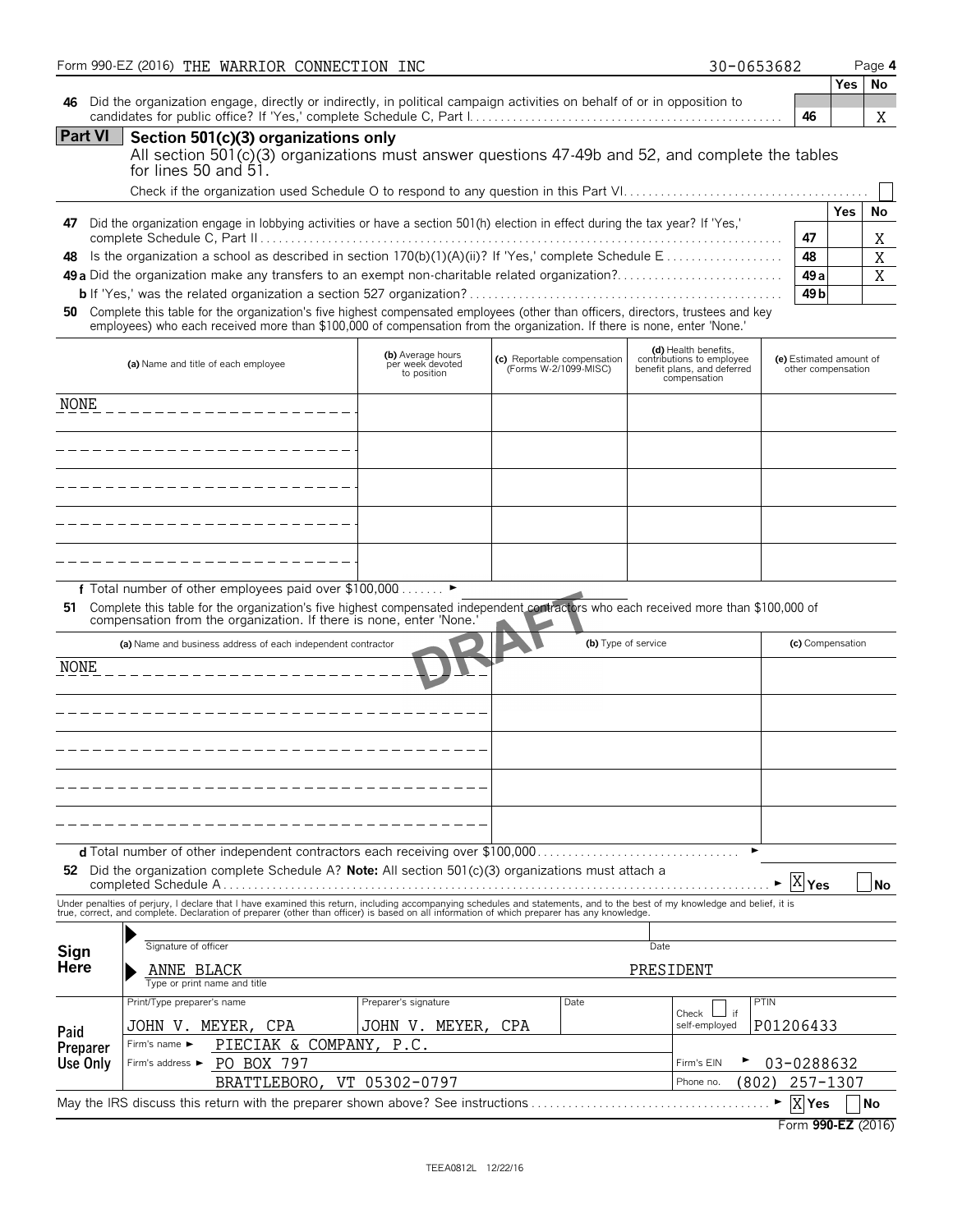| <b>SCHEDULE A</b>    |  |  |
|----------------------|--|--|
| (Form 990 or 990-EZ) |  |  |

## **Public Charity Status and Public Support** <u>OMB No. 1545-004</u>

**(Form 990 or 990-EZ) Complete if the organization is a section 501(c)(3) organization or a section 2016 4947(a)(1) nonexempt charitable trust.**

Attach to Form 990 or Form 990-EZ.

Department of the Treasury <sup>G</sup>**Information about Schedule A (Form 990 or 990-EZ) and its instructions is Inspection** Internal Revenue Service **at** *www.irs.gov/form990.*

|  | UNB NO. 1545-0047 |  |
|--|-------------------|--|
|  |                   |  |

**Open to Public**

|        |   | Name of the organization | THE WARRIOR CONNECTION INC                                                                                                                                                                                                                                                                           |                                                                          |                                                                                                                                                                                                                                                                                                                                                                                                                    |                                                                        |    | Employer identification number<br>30-0653682         |                                                    |  |  |
|--------|---|--------------------------|------------------------------------------------------------------------------------------------------------------------------------------------------------------------------------------------------------------------------------------------------------------------------------------------------|--------------------------------------------------------------------------|--------------------------------------------------------------------------------------------------------------------------------------------------------------------------------------------------------------------------------------------------------------------------------------------------------------------------------------------------------------------------------------------------------------------|------------------------------------------------------------------------|----|------------------------------------------------------|----------------------------------------------------|--|--|
| Part I |   |                          |                                                                                                                                                                                                                                                                                                      |                                                                          | Reason for Public Charity Status (All organizations must complete this part.) See instructions.                                                                                                                                                                                                                                                                                                                    |                                                                        |    |                                                      |                                                    |  |  |
|        |   |                          |                                                                                                                                                                                                                                                                                                      |                                                                          | The organization is not a private foundation because it is: (For lines 1 through 12, check only one box.)                                                                                                                                                                                                                                                                                                          |                                                                        |    |                                                      |                                                    |  |  |
| 1      |   |                          |                                                                                                                                                                                                                                                                                                      |                                                                          | A church, convention of churches, or association of churches described in section 170(b)(1)(A)(i).                                                                                                                                                                                                                                                                                                                 |                                                                        |    |                                                      |                                                    |  |  |
| 2      |   |                          |                                                                                                                                                                                                                                                                                                      |                                                                          | A school described in section 170(b)(1)(A)(ii). (Attach Schedule E (Form 990 or 990-EZ).)                                                                                                                                                                                                                                                                                                                          |                                                                        |    |                                                      |                                                    |  |  |
| 3      |   |                          |                                                                                                                                                                                                                                                                                                      |                                                                          | A hospital or a cooperative hospital service organization described in section 170(b)(1)(A)(iii).                                                                                                                                                                                                                                                                                                                  |                                                                        |    |                                                      |                                                    |  |  |
| 4      |   |                          |                                                                                                                                                                                                                                                                                                      |                                                                          | A medical research organization operated in conjunction with a hospital described in section 170(b)(1)(A)(iii). Enter the hospital's                                                                                                                                                                                                                                                                               |                                                                        |    |                                                      |                                                    |  |  |
|        |   |                          | name, city, and state:                                                                                                                                                                                                                                                                               |                                                                          |                                                                                                                                                                                                                                                                                                                                                                                                                    |                                                                        |    |                                                      |                                                    |  |  |
| 5      |   |                          | <u> 1999 - Alexandr Alexandr Alexandr Alexandr Alexandr Alexandr Alexandr Alexandr Alexandr Alexandr Alexandr Alex</u><br>An organization operated for the benefit of a college or university owned or operated by a governmental unit described in<br>section 170(b)(1)(A)(iv). (Complete Part II.) |                                                                          |                                                                                                                                                                                                                                                                                                                                                                                                                    |                                                                        |    |                                                      |                                                    |  |  |
| 6      |   |                          |                                                                                                                                                                                                                                                                                                      |                                                                          | A federal, state, or local government or governmental unit described in section 170(b)(1)(A)(v).                                                                                                                                                                                                                                                                                                                   |                                                                        |    |                                                      |                                                    |  |  |
| 7      | Χ |                          |                                                                                                                                                                                                                                                                                                      | in section 170(b)(1)(A)(vi). (Complete Part II.)                         | An organization that normally receives a substantial part of its support from a governmental unit or from the general public described                                                                                                                                                                                                                                                                             |                                                                        |    |                                                      |                                                    |  |  |
| 8      |   |                          |                                                                                                                                                                                                                                                                                                      |                                                                          | A community trust described in section 170(b)(1)(A)(vi). (Complete Part II.)                                                                                                                                                                                                                                                                                                                                       |                                                                        |    |                                                      |                                                    |  |  |
| 9      |   |                          |                                                                                                                                                                                                                                                                                                      |                                                                          | An agricultural research organization described in section 170(b)(1)(A)(ix) operated in conjunction with a land-grant college<br>or university or a non-land-grant college of agriculture (see instructions). Enter the name, city, and state of the college or                                                                                                                                                    |                                                                        |    |                                                      |                                                    |  |  |
|        |   | university:              |                                                                                                                                                                                                                                                                                                      |                                                                          |                                                                                                                                                                                                                                                                                                                                                                                                                    |                                                                        |    |                                                      |                                                    |  |  |
| 10     |   |                          |                                                                                                                                                                                                                                                                                                      | June 30, 1975. See section 509(a)(2). (Complete Part III.)               | An organization that normally receives: (1) more than 33-1/3% of its support from contributions, membership fees, and gross receipts<br>from activities related to its exempt functions-subject to certain exceptions, and (2) no more than 33-1/3% of its support from gross<br>investment income and unrelated business taxable income (less section 511 tax) from businesses acquired by the organization after |                                                                        |    |                                                      |                                                    |  |  |
| 11     |   |                          |                                                                                                                                                                                                                                                                                                      |                                                                          | An organization organized and operated exclusively to test for public safety. See section 509(a)(4).                                                                                                                                                                                                                                                                                                               |                                                                        |    |                                                      |                                                    |  |  |
| 12     |   |                          |                                                                                                                                                                                                                                                                                                      |                                                                          | An organization organized and operated exclusively for the benefit of, to perform the functions of, or to carry out the purposes of one<br>or more publicly supported organizations described in section 509(a)(1) or section 509(a)(2). See section 509(a)(3). Check the box in<br>lines 12a through 12d that describes the type of supporting organization and complete lines 12e, 12f, and 12g.                 |                                                                        |    |                                                      |                                                    |  |  |
| а      |   |                          | complete Part IV, Sections A and B.                                                                                                                                                                                                                                                                  |                                                                          | Type I. A supporting organization operated, supervised, or controlled by its supported organization(s), typically by giving the supported organization(s) the power to regularly appoint or elect a majority of the directors                                                                                                                                                                                      |                                                                        |    |                                                      |                                                    |  |  |
| b      |   |                          | must complete Part IV, Sections A and C.                                                                                                                                                                                                                                                             |                                                                          | Type II. A supporting organization supervised or controlled in connection with its supported organization(s), by having control or<br>management of the supporting organization vested in the same persons that control or manage the supported organization(s). You                                                                                                                                               |                                                                        |    |                                                      |                                                    |  |  |
| с      |   |                          |                                                                                                                                                                                                                                                                                                      |                                                                          | Type III functionally integrated. A supporting organization operated in connection with, and functionally integrated with, its supported organization(s) (see instructions). You must complete Part IV, Sections A, D, and E.                                                                                                                                                                                      |                                                                        |    |                                                      |                                                    |  |  |
| d      |   |                          |                                                                                                                                                                                                                                                                                                      |                                                                          | Type III non-functionally integrated. A supporting organization operated in connection with its supported organization(s) that is not<br>functionally integrated. The organization generally must satisfy a distribution requirement and an attentiveness requirement (see<br>instructions). You must complete Part IV, Sections A and D, and Part V.                                                              |                                                                        |    |                                                      |                                                    |  |  |
| е      |   |                          |                                                                                                                                                                                                                                                                                                      |                                                                          | Check this box if the organization received a written determination from the IRS that it is a Type I, Type II, Type III functionally<br>integrated, or Type III non-functionally integrated supporting organization.                                                                                                                                                                                               |                                                                        |    |                                                      |                                                    |  |  |
|        |   |                          |                                                                                                                                                                                                                                                                                                      |                                                                          |                                                                                                                                                                                                                                                                                                                                                                                                                    |                                                                        |    |                                                      |                                                    |  |  |
|        |   |                          |                                                                                                                                                                                                                                                                                                      | g Provide the following information about the supported organization(s). |                                                                                                                                                                                                                                                                                                                                                                                                                    |                                                                        |    |                                                      |                                                    |  |  |
|        |   |                          | (i) Name of supported organization                                                                                                                                                                                                                                                                   | $(ii)$ $EIN$                                                             | (iii) Type of organization<br>described on lines 1-10<br>above (see instructions))                                                                                                                                                                                                                                                                                                                                 | $(iv)$ is the<br>organization listed<br>in your governing<br>document? |    | (v) Amount of monetary<br>support (see instructions) | (vi) Amount of other<br>support (see instructions) |  |  |
|        |   |                          |                                                                                                                                                                                                                                                                                                      |                                                                          |                                                                                                                                                                                                                                                                                                                                                                                                                    | Yes                                                                    | No |                                                      |                                                    |  |  |
|        |   |                          |                                                                                                                                                                                                                                                                                                      |                                                                          |                                                                                                                                                                                                                                                                                                                                                                                                                    |                                                                        |    |                                                      |                                                    |  |  |
| (A)    |   |                          |                                                                                                                                                                                                                                                                                                      |                                                                          |                                                                                                                                                                                                                                                                                                                                                                                                                    |                                                                        |    |                                                      |                                                    |  |  |
|        |   |                          |                                                                                                                                                                                                                                                                                                      |                                                                          |                                                                                                                                                                                                                                                                                                                                                                                                                    |                                                                        |    |                                                      |                                                    |  |  |
| (B)    |   |                          |                                                                                                                                                                                                                                                                                                      |                                                                          |                                                                                                                                                                                                                                                                                                                                                                                                                    |                                                                        |    |                                                      |                                                    |  |  |
| (C)    |   |                          |                                                                                                                                                                                                                                                                                                      |                                                                          |                                                                                                                                                                                                                                                                                                                                                                                                                    |                                                                        |    |                                                      |                                                    |  |  |
| (D)    |   |                          |                                                                                                                                                                                                                                                                                                      |                                                                          |                                                                                                                                                                                                                                                                                                                                                                                                                    |                                                                        |    |                                                      |                                                    |  |  |
| (E)    |   |                          |                                                                                                                                                                                                                                                                                                      |                                                                          |                                                                                                                                                                                                                                                                                                                                                                                                                    |                                                                        |    |                                                      |                                                    |  |  |
| Total  |   |                          |                                                                                                                                                                                                                                                                                                      |                                                                          |                                                                                                                                                                                                                                                                                                                                                                                                                    |                                                                        |    |                                                      |                                                    |  |  |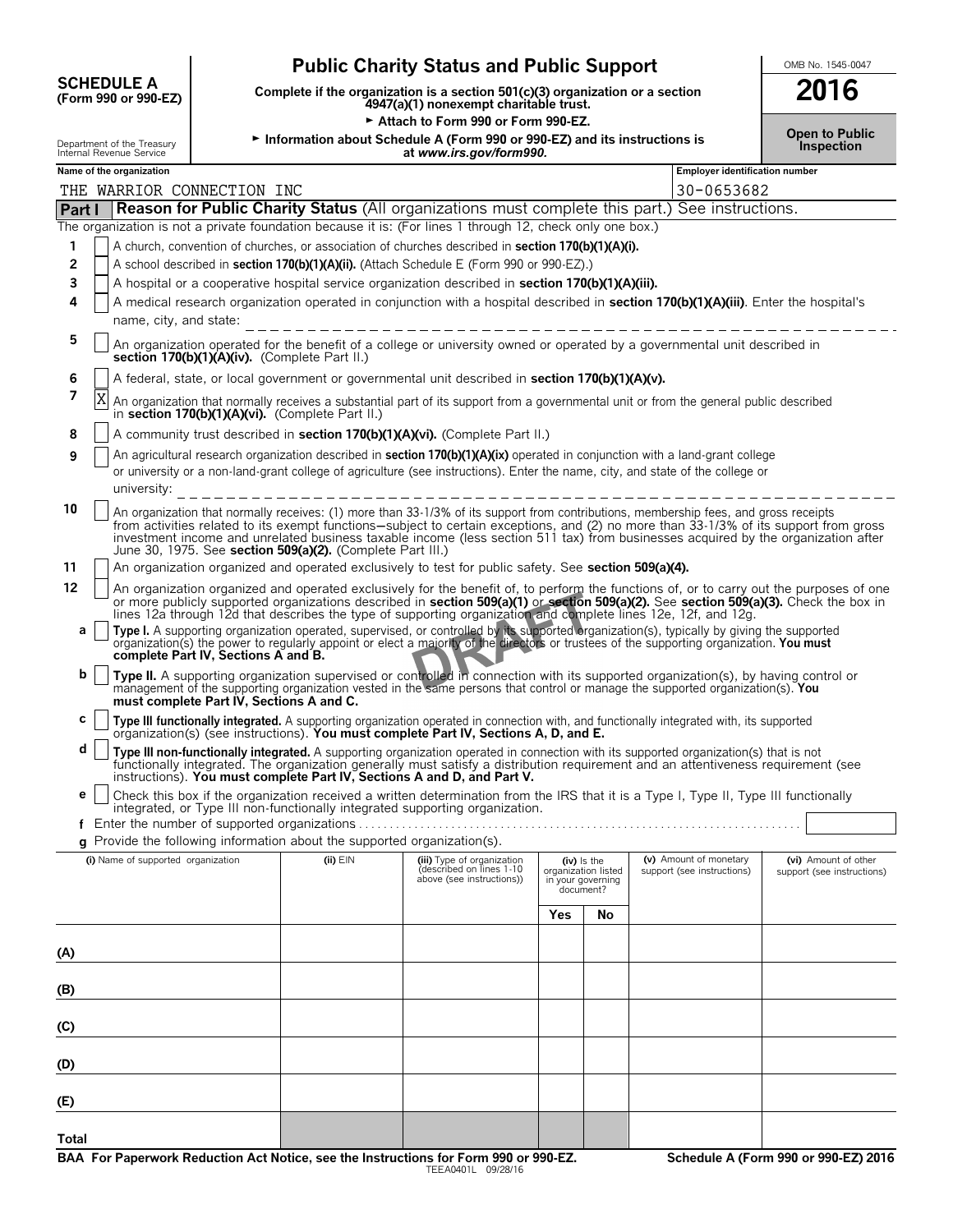| Schedule A (Form 990 or 990-EZ) 2016 | THE WARRIOR CONNECTION INC | 30-0653682 | Page 2 |
|--------------------------------------|----------------------------|------------|--------|
|--------------------------------------|----------------------------|------------|--------|

**Part II Support Schedule for Organizations Described in Sections 170(b)(1)(A)(iv) and 170(b)(1)(A)(vi)** (Complete only if you checked the box on line 5, 7, or 8 of Part I or if the organization failed to qualify under Part III. If the organization fails to qualify under the tests listed below, please complete Part III.)

#### **Section A. Public Support Calendar year (or fiscal year (a) 2012 <b>(b)** 2013 **(c)** 2014 **(d)** 2015 **(e)** 2016 **(f)** Total **beginning in) F 1** Gifts, grants, contributions, and<br>
membership fees received. (Do not<br>
include any 'unusual grants.'). . . . . . . . 15,175. 30,301. 38,866. 84,342. **2** Tax revenues levied for the organization's benefit and either paid to or expended on its behalf. . . . . . . . . . . . . . . . . . 0. **3** The value of services or facilities furnished by a governmental unit to the organization without charge. . . .  $\Omega$ **4 Total.** Add lines 1 through 3 . . . 0. 0. 15,175. 30,301. 38,866. 84,342. **5** The portion of total contributions by each person (other than a governmental unit or publicly supported organization) included on line 1 that exceeds 2% of the amount shown on line 11, column (f)... 0. **6 Public support.** Subtract line 5 from line 4 84,342. **Section B. Total Support Calendar year (or fiscal year (a) 2012 <b>(b)** 2013 **(c)** 2014 **(d)** 2015 **(e)** 2016 **(f)** Total **beginning in) 7** Amounts from line 4.....  $0.$  0. 15,175. 30,301. 38,866. 84,342. **8** Gross income from interest, dividends, payments received on securities loans, rents, royalties and income from  $3.$  3. similar sources . . . Đ **9** Net income from unrelated business activities, whether or not the business is regularly  $\boldsymbol{0}$  . carried on. . . . . . . . . . . . . . **10** Other income. Do not include gain or loss from the sale of capital assets (Explain in Part VI.). 0. **11 Total support.** Add lines 7 through 10. . . . . . . . . . . . . . . . 84,345. **12** Gross receipts from related activities, etc. (see instructions). . . . . . . . . . . . . . . . . . . . . . . . . . . . . . . . . . . . . . . . . . . . . . . . . . **12**  $0.$ **13 First five years.** If the Form 990 is for the organization's first, second, third, fourth, or fifth tax year as a section 501(c)(3) organization, check this box and **stop here**. . . . . . . . . . . . . . . . . . . . . . . . . . . . . . . . . . . . . . . . . . . . . . . . . . . . . . . . . . . . . . . . . . . . . . . . . . . . . . . . . . . . G X**Section C. Computation of Public Support Percentage 14** Public support percentage for 2016 (line 6, column (f) divided by line 11, column (f)). . . . . . . . . . . . . . . . . . . . . . . . . . . **14** % **15** Public support percentage from 2015 Schedule A, Part II, line 14 . . . . . . . . . . . . . . . . . . . . . . . . . . . . . . . . . . . . . . . . . . . . . **15** % **16a 33-1/3% support test**'**2016.** If the organization did not check the box on line 13, and line 14 is 33-1/3% or more, check this box and **stop here.** The organization qualifies as a publicly supported organization. . . . . . . . . . . . . . . . . . . . . . . . . . . . . . . . . . . . . . . . . . . . . . . . . . . G **b 33-1/3% support test-2015.** If the organization did not check a box on line 13 or 16a, and line 15 is 33-1/3% or more, check this box and **stop here.** The organization qualifies as a publicly supported organization. . . . . . . . . . . . . . . . . . . . . . . . . . . . . . . . . . . . . . . . . . . . . . . . . . . G **17a 10%-facts-and-circumstances test**'**2016.** If the organization did not check a box on line 13, 16a, or 16b, and line 14 is 10% or more, and if the organization meets the 'facts-and-circumstances' test, check this box and **stop here.** Explain in Part VI how the organization meets the 'facts-and-circumstances' test. The organization qualifies as a publicly supported organization. . . . . . . . . . G **b 10%-facts-and-circumstances test**'**2015.** If the organization did not check a box on line 13, 16a, 16b, or 17a, and line 15 is 10% or more, and if the organization meets the 'facts-and-circumstances' test, check this box and **stop here.** Explain in Part VI how the<br>organization meets the 'facts-and-circumstances' test. The organization qualifies as a 18 **Private foundation.** If the organization did not check a box on line 13, 16a, 16b, 17a, or 17b, check this box and see instructions.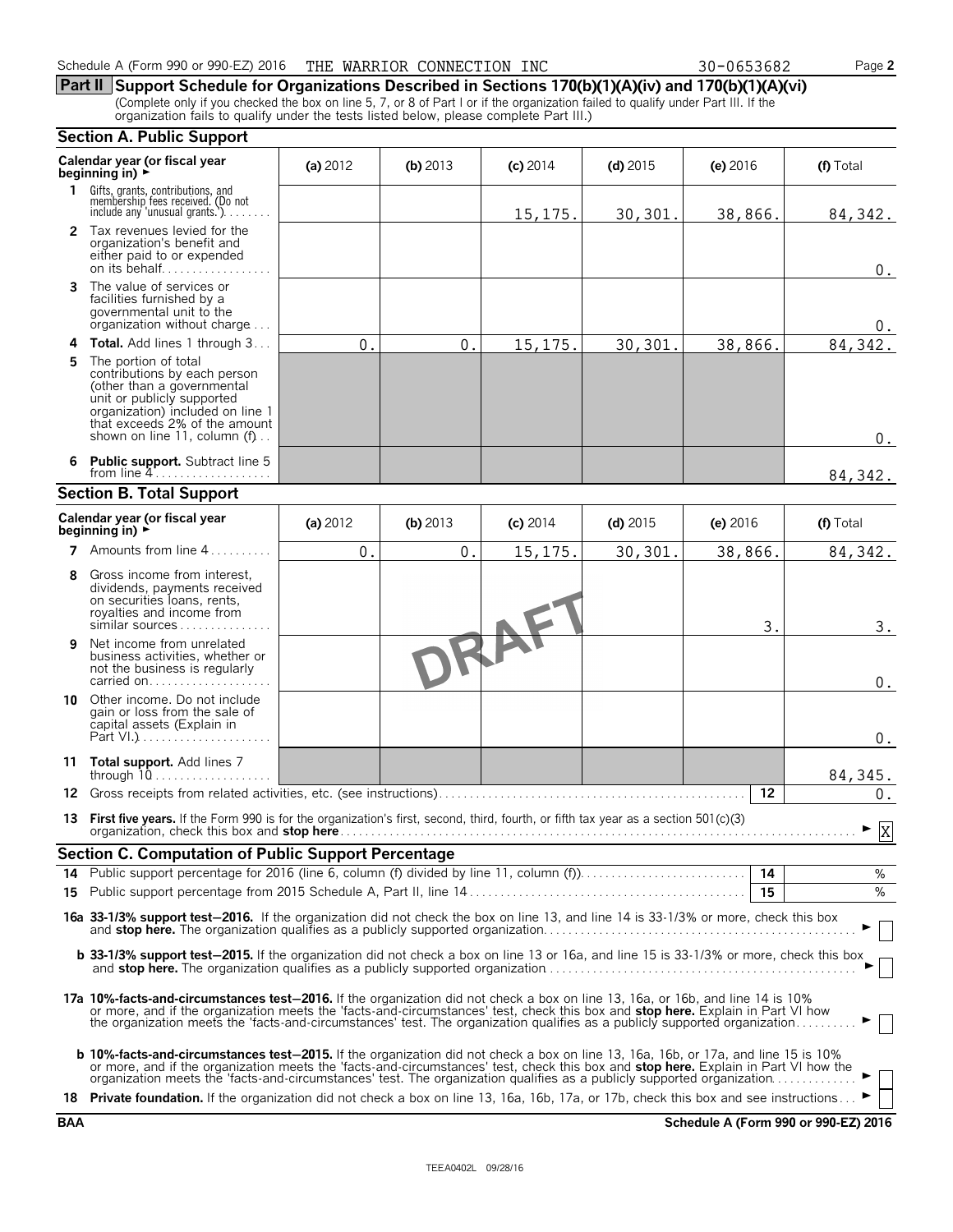#### **Part III Support Schedule for Organizations Described in Section 509(a)(2)**

(Complete only if you checked the box on line 10 of Part I or if the organization failed to qualify under Part II. If the organization fails to qualify under the tests listed below, please complete Part II.)

|            | <b>Section A. Public Support</b>                                                                                                                                                                                                                                      |          |                    |            |            |          |                                      |
|------------|-----------------------------------------------------------------------------------------------------------------------------------------------------------------------------------------------------------------------------------------------------------------------|----------|--------------------|------------|------------|----------|--------------------------------------|
|            | Calendar year (or fiscal year beginning in) ►                                                                                                                                                                                                                         | (a) 2012 | (b) $2013$         | $(c)$ 2014 | $(d)$ 2015 | (e) 2016 | (f) Total                            |
|            | 1 Gifts, grants, contributions,<br>and membership fees<br>received. (Do not include<br>any 'unusual grants.')                                                                                                                                                         |          |                    |            |            |          |                                      |
|            | 2 Gross receipts from admissions,<br>merchandise sold or services                                                                                                                                                                                                     |          |                    |            |            |          |                                      |
|            | performed, or facilities<br>furnished in any activity that is<br>related to the organization's<br>$tax\text{-}exempt$ purpose                                                                                                                                         |          |                    |            |            |          |                                      |
| 3.         | Gross receipts from activities<br>that are not an unrelated trade<br>or business under section 513.                                                                                                                                                                   |          |                    |            |            |          |                                      |
| 4          | Tax revenues levied for the<br>organization's benefit and<br>either paid to or expended on                                                                                                                                                                            |          |                    |            |            |          |                                      |
| 5          | The value of services or<br>facilities furnished by a<br>governmental unit to the<br>organization without charge                                                                                                                                                      |          |                    |            |            |          |                                      |
| 6          | <b>Total.</b> Add lines 1 through 5<br><b>7a</b> Amounts included on lines 1.<br>2, and 3 received from<br>disqualified persons                                                                                                                                       |          |                    |            |            |          |                                      |
|            | <b>b</b> Amounts included on lines 2<br>and 3 received from other than<br>disqualified persons that<br>exceed the greater of \$5,000 or<br>1% of the amount on line 13                                                                                                |          |                    |            |            |          |                                      |
|            | c Add lines $7a$ and $7b$                                                                                                                                                                                                                                             |          |                    |            |            |          |                                      |
|            | <b>Public support.</b> (Subtract line<br>7c from line 6.).                                                                                                                                                                                                            |          |                    |            |            |          |                                      |
|            | <b>Section B. Total Support</b>                                                                                                                                                                                                                                       |          |                    |            |            |          |                                      |
|            | Calendar year (or fiscal year beginning in) $\blacktriangleright$                                                                                                                                                                                                     | (a) 2012 | (b) 2013           | (c) 2014   | $(d)$ 2015 | (e) 2016 | (f) Total                            |
| 9          | Amounts from line $6, 1, 1, 1, 1, 1$                                                                                                                                                                                                                                  |          |                    |            |            |          |                                      |
|            | <b>10a</b> Gross income from interest, dividends,<br>payments received on securities loans,<br>rents, royalties and income from                                                                                                                                       |          |                    |            |            |          |                                      |
|            | <b>b</b> Unrelated business taxable<br>income (less section 511<br>taxes) from businesses<br>acquired after June 30, 1975                                                                                                                                             |          |                    |            |            |          |                                      |
|            | c Add lines 10a and $10b$                                                                                                                                                                                                                                             |          |                    |            |            |          |                                      |
|            | 11 Net income from unrelated business<br>activities not included in line 10b,<br>whether or not the business is<br>regularly carried on $\dots\dots\dots$                                                                                                             |          |                    |            |            |          |                                      |
|            | 12 Other income. Do not include<br>gain or loss from the sale of<br>capital assets (Explain in                                                                                                                                                                        |          |                    |            |            |          |                                      |
|            | 13 Total support. (Add lines 9,<br>10c, 11, and 12.) $\ldots$                                                                                                                                                                                                         |          |                    |            |            |          |                                      |
|            | 14 First five years. If the Form 990 is for the organization's first, second, third, fourth, or fifth tax year as a section 501(c)(3)<br>organization, check this box and stop here.                                                                                  |          |                    |            |            |          |                                      |
|            | <b>Section C. Computation of Public Support Percentage</b>                                                                                                                                                                                                            |          |                    |            |            |          |                                      |
|            |                                                                                                                                                                                                                                                                       |          |                    |            |            | 15       | န့                                   |
|            |                                                                                                                                                                                                                                                                       |          |                    |            |            | 16       | ०१०                                  |
|            | <b>Section D. Computation of Investment Income Percentage</b>                                                                                                                                                                                                         |          |                    |            |            |          |                                      |
| 17         | Investment income percentage for 2016 (line 10c, column (f) divided by line 13, column (f)                                                                                                                                                                            |          |                    |            |            | 17       | %                                    |
| 18         |                                                                                                                                                                                                                                                                       |          |                    |            |            | 18       | ०७                                   |
|            | 19a 33-1/3% support tests-2016. If the organization did not check the box on line 14, and line 15 is more than 33-1/3%, and line 17                                                                                                                                   |          |                    |            |            |          |                                      |
|            | is not more than 33-1/3%, check this box and stop here. The organization qualifies as a publicly supported organization<br><b>b</b> 33-1/3% support tests-2015. If the organization did not check a box on line 14 or line 19a, and line 16 is more than 33-1/3%, and |          |                    |            |            |          |                                      |
|            | line 18 is not more than 33-1/3%, check this box and stop here. The organization qualifies as a publicly supported organization                                                                                                                                       |          |                    |            |            |          |                                      |
| 20         | Private foundation. If the organization did not check a box on line 14, 19a, or 19b, check this box and see instructions.                                                                                                                                             |          |                    |            |            |          |                                      |
| <b>BAA</b> |                                                                                                                                                                                                                                                                       |          | TEEA0403L 09/28/16 |            |            |          | Schedule A (Form 990 or 990-EZ) 2016 |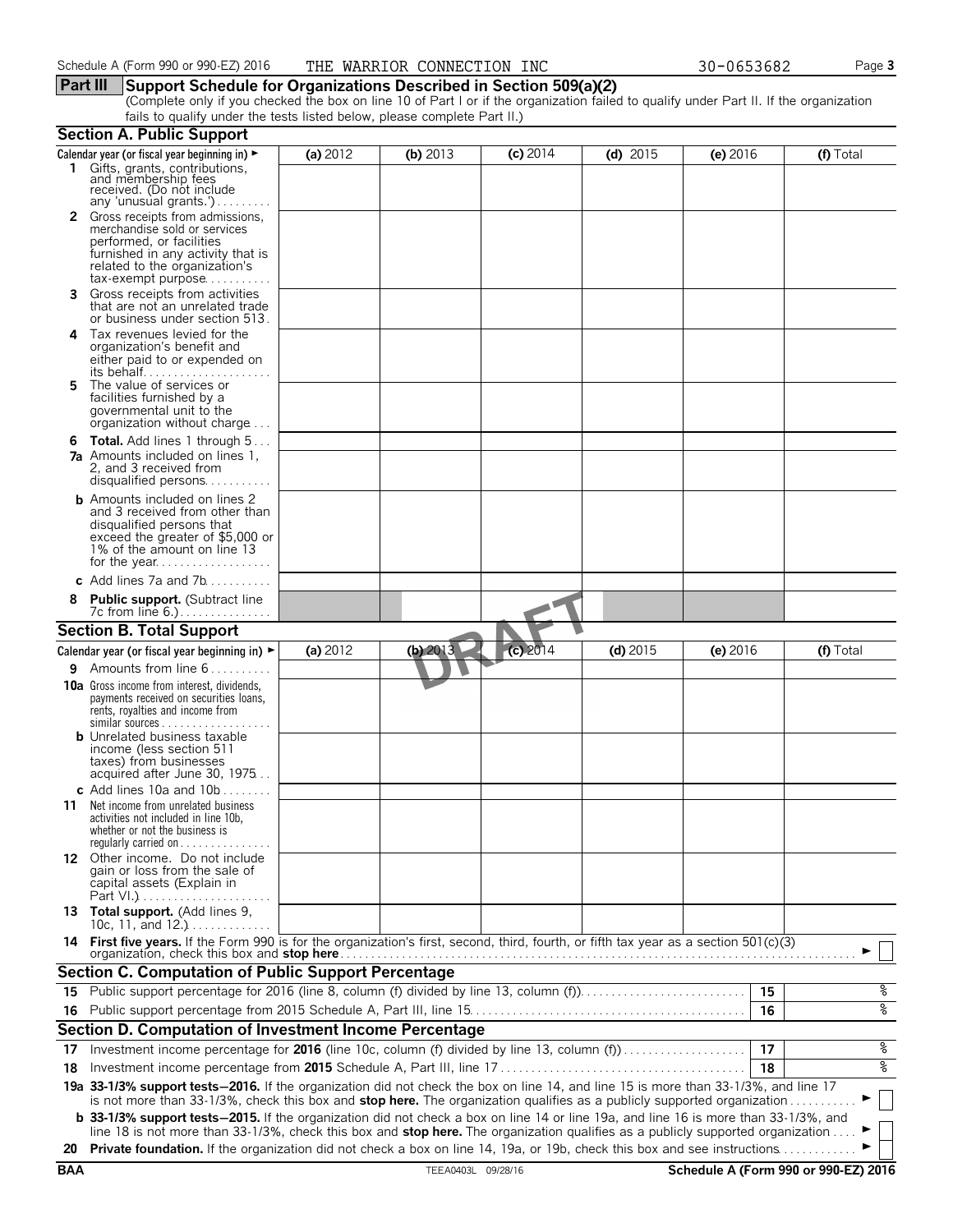#### **Part IV Supporting Organizations**

(Complete only if you checked a box in line 12 on Part I. If you checked 12a of Part I, complete Sections A and B. If you checked 12b of Part I, complete Sections A and C. If you checked 12c of Part I, complete Sections A, D, and E. If you checked 12d of Part I, complete Sections A and D, and complete Part V.)

### **Section A. All Supporting Organizations**

**Yes No 1** Are all of the organization's supported organizations listed by name in the organization's governing documents? *If 'No,' describe in Part VI how the supported organizations are designated. If designated by class or purpose, describe the designation. If historic and continuing relationship, explain.* **1 2** Did the organization have any supported organization that does not have an IRS determination of status under section 509(a)(1) or (2)? *If 'Yes,' explain in Part VI how the organization determined that the supported organization was described in section 509(a)(1) or (2).* **2 3a** Did the organization have a supported organization described in section 501(c)(4), (5), or (6)? *If 'Yes,' answer (b) and (c) below.* **3a b** Did the organization confirm that each supported organization qualified under section 501(c)(4), (5), or (6) and satisfied the public support tests under section 509(a)(2)? *If 'Yes,' describe in Part VI when and how the organization made the determination.* **3b c** Did the organization ensure that all support to such organizations was used exclusively for section 170(c)(2)(B) purposes? *If 'Yes,' explain in Part VI what controls the organization put in place to ensure such use.* **3c 4a** Was any supported organization not organized in the United States ('foreign supported organization')? *If 'Yes' and if you checked 12a or 12b in Part I, answer (b) and (c) below.* **4a b** Did the organization have ultimate control and discretion in deciding whether to make grants to the foreign supported organization? *If 'Yes,' describe in Part VI how the organization had such control and discretion despite being controlled or supervised by or in connection with its supported organizations.* **4b c** Did the organization support any foreign supported organization that does not have an IRS determination under sections 501(c)(3) and 509(a)(1) or (2)? *If 'Yes,' explain in Part VI what controls the organization used to ensure that all support to the foreign supported organization was used exclusively for section 170(c)(2)(B) purposes.* **4c 5a** Did the organization add, substitute, or remove any supported organizations during the tax year? *If 'Yes,' answer (b) and (c) below (if applicable). Also, provide detail in Part VI, including (i) the names and EIN numbers of the supported organizations added, substituted, or removed; (ii) the reasons for each such action; (iii) the authority under the organization's organizing document authorizing such action; and (iv) how the action was accomplished (such as by amendment to the organizing document).* **5a b Type I or Type II only.** Was any added or substituted supported organization part of a class already designated in the organization's organizing document? **5b c Substitutions only.** Was the substitution the result of an event beyond the organization's control? **5c 6** Did the organization provide support (whether in the form of grants or the provision of services or facilities) to anyone other than (i) its supported organizations, (ii) individuals that are part of the charitable class benefited by one or more of its supported organizations, or (iii) other supporting organizations that also support or benefit one or more of the filing organization's supported organizations? *If 'Yes,' provide detail in Part VI.* **6 7** Did the organization provide a grant, loan, compensation, or other similar payment to a substantial contributor (defined in section 4958(c)(3)(C)), a family member of a substantial contributor, or a 35% controlled entity with regard to a substantial contributor? *If 'Yes,' complete Part I of Schedule L (Form 990 or 990-EZ).* **7 8** Did the organization make a loan to a disqualified person (as defined in section 4958) not described in line 7? *If 'Yes,' complete Part I of Schedule L (Form 990 or 990-EZ).* **8 9a** Was the organization controlled directly or indirectly at any time during the tax year by one or more disqualified persons as defined in section 4946 (other than foundation managers and organizations described in section 509(a)(1) or (2))? *If 'Yes,' provide detail in Part VI*. b Did one or more disqualified persons (as defined in line 9a) hold a controlling interest in any entity in which the<br>supporting organization had an interest? If 'Yes,' provide detail in Part VI. **c** Did a disqualified person (as defined in line 9a) have an ownership interest in, or derive any personal benefit from, assets in which the supporting organization also had an interest? *If 'Yes,' provide detail in Part VI*. **9c 10a** Was the organization subject to the excess business holdings rules of section 4943 because of section 4943(f) (regarding certain Type II supporting organizations, and all Type III non-functionally integrated supporting organizations)? *If 'Yes,' answer 10b below.* **10a b** Did the organization have any excess business holdings in the tax year? *(Use Schedule C, Form 4720, to determine whether the organization had excess business holdings.)* **10b**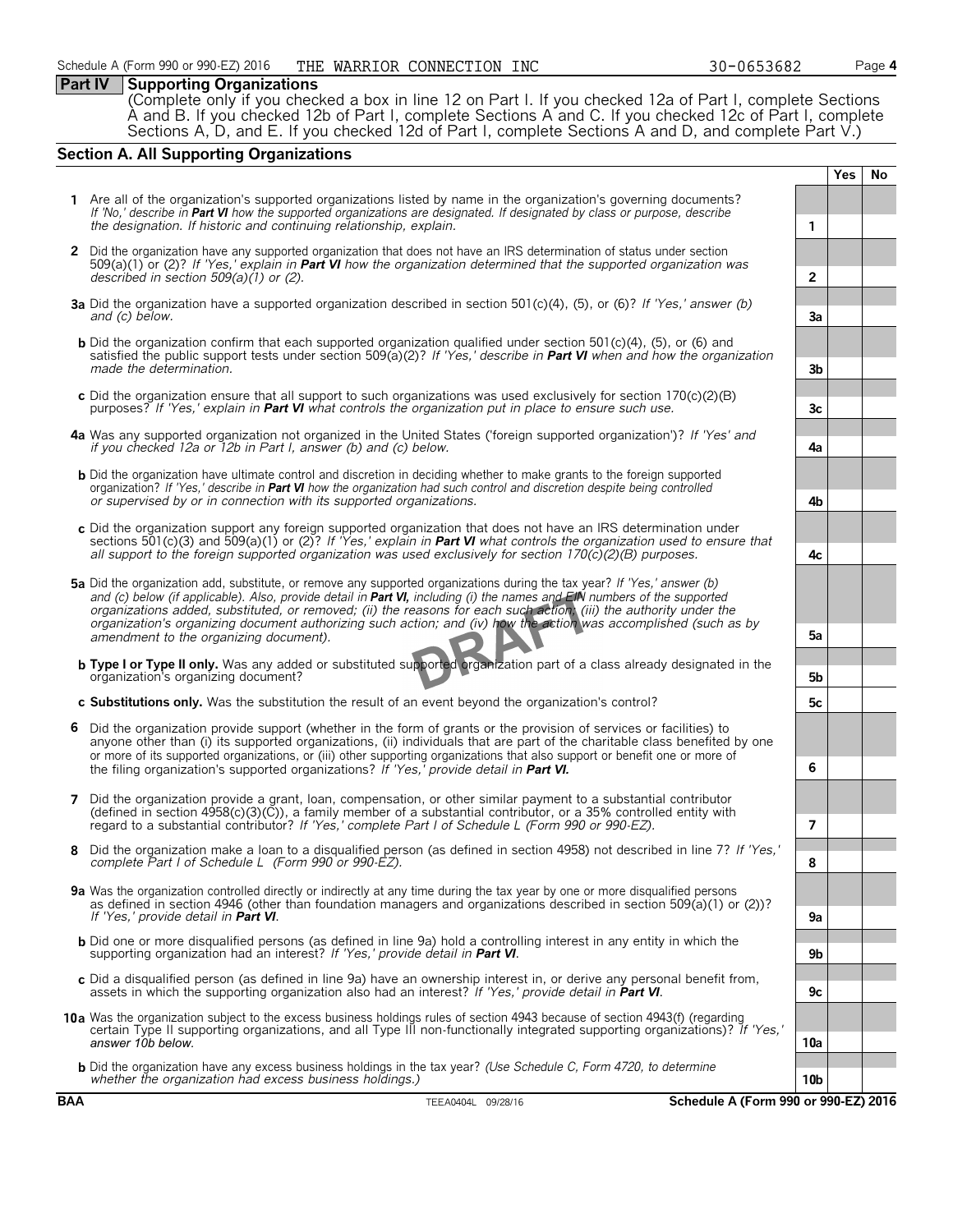#### **1** Did the directors, trustees, or membership of one or more supported organizations have the power to regularly appoint or elect at least a majority of the organization's directors or trustees at all times during the tax year? *If 'No,' describe in Part VI how the supported organization(s) effectively operated, supervised, or controlled the organization's activities. If the organization had more than one supported organization, describe how the powers to appoint and/or remove directors or trustees were allocated among the supported organizations and what conditions or restrictions, if any, applied to such powers during the tax* year. **1**

**2** Did the organization operate for the benefit of any supported organization other than the supported organization(s) that operated, supervised, or controlled the supporting organization? *If 'Yes,' explain in Part VI how providing such benefit carried out the purposes of the supported organization(s) that operated, supervised, or controlled the supporting organization.* **2**

#### **Section C. Type II Supporting Organizations**

|                                                                                                                                                                                                                                                               | 1 e S | - IVO |
|---------------------------------------------------------------------------------------------------------------------------------------------------------------------------------------------------------------------------------------------------------------|-------|-------|
| Were a majority of the organization's directors or trustees during the tax year also a majority of the directors or trustees<br>of each of the organization's supported organization(s)? If 'No,' describe in <b>Part VI</b> how control or management of the |       |       |
| supporting organization was vested in the same persons that controlled or managed the supported organization(s).                                                                                                                                              |       |       |

### **Section D. All Type III Supporting Organizations**

| Did the organization provide to each of its supported organizations, by the last day of the fifth month of the<br>organization's tax year, (i) a written notice describing the type and amount of support provided during the prior tax<br>year, (ii) a copy of the Form 990 that was most recently filed as of the date of notification, and (iii) copies of the           |  |  |
|-----------------------------------------------------------------------------------------------------------------------------------------------------------------------------------------------------------------------------------------------------------------------------------------------------------------------------------------------------------------------------|--|--|
| organization's governing documents in effect on the date of notification, to the extent not previously provided?                                                                                                                                                                                                                                                            |  |  |
| 2 Were any of the organization's officers, directors, or trustees either (i) appointed or elected by the supported                                                                                                                                                                                                                                                          |  |  |
| organization(s) or (ii) serving on the governing body of a supported organization? If No, explain in <b>Part VI</b> how<br>the organization maintained a close and continuous working relationship with the supported organization(s).                                                                                                                                      |  |  |
| 3 By reason of the relationship described in (2), did the organization's supported organizations have a significant<br>voice in the organization's investment policies and in directing the use of the organization's income or assets at<br>all times during the tax year? If 'Yes,' describe in <b>Part VI</b> the role the organization's supported organizations played |  |  |
| in this regard.                                                                                                                                                                                                                                                                                                                                                             |  |  |

#### **Section E. Type III Functionally Integrated Supporting Organizations**

- **1** *Check the box next to the method that the organization used to satisfy the Integral Part Test during the year (see instructions).*
- **a** The organization satisfied the Activities Test. *Complete line 2 below.*
- **b** The organization is the parent of each of its supported organizations. *Complete line 3 below.*
- **c** The organization supported a governmental entity. *Describe in Part VI how you supported a government entity (see instructions).*

#### **2** Activities Test. *Answer (a) and (b) below.* **Yes No**

- **a** Did substantially all of the organization's activities during the tax year directly further the exempt purposes of the supported organization(s) to which the organization was responsive? *If 'Yes,' then in Part VI identify those supported organizations and explain how these activities directly furthered their exempt purposes, how the organization was responsive to those supported organizations, and how the organization determined that these activities constituted substantially all of its activities.* **2a**
- **b** Did the activities described in (a) constitute activities that, but for the organization's involvement, one or more of the organization's supported organization(s) would have been engaged in? *If 'Yes,' explain in Part VI the reasons for the organization's position that its supported organization(s) would have engaged in these activities but for the organization's involvement.* **2b**
- **3** Parent of Supported Organizations. *Answer (a) and (b) below.*
- **a** Did the organization have the power to regularly appoint or elect a majority of the officers, directors, or trustees of each of the supported organizations? *Provide details in Part VI.* **3a**
- **b** Did the organization exercise a substantial degree of direction over the policies, programs, and activities of each of its supported organizations? *If 'Yes,' describe in Part VI the role played by the organization in this regard.* **3b**

**Yes No**

**Yes No**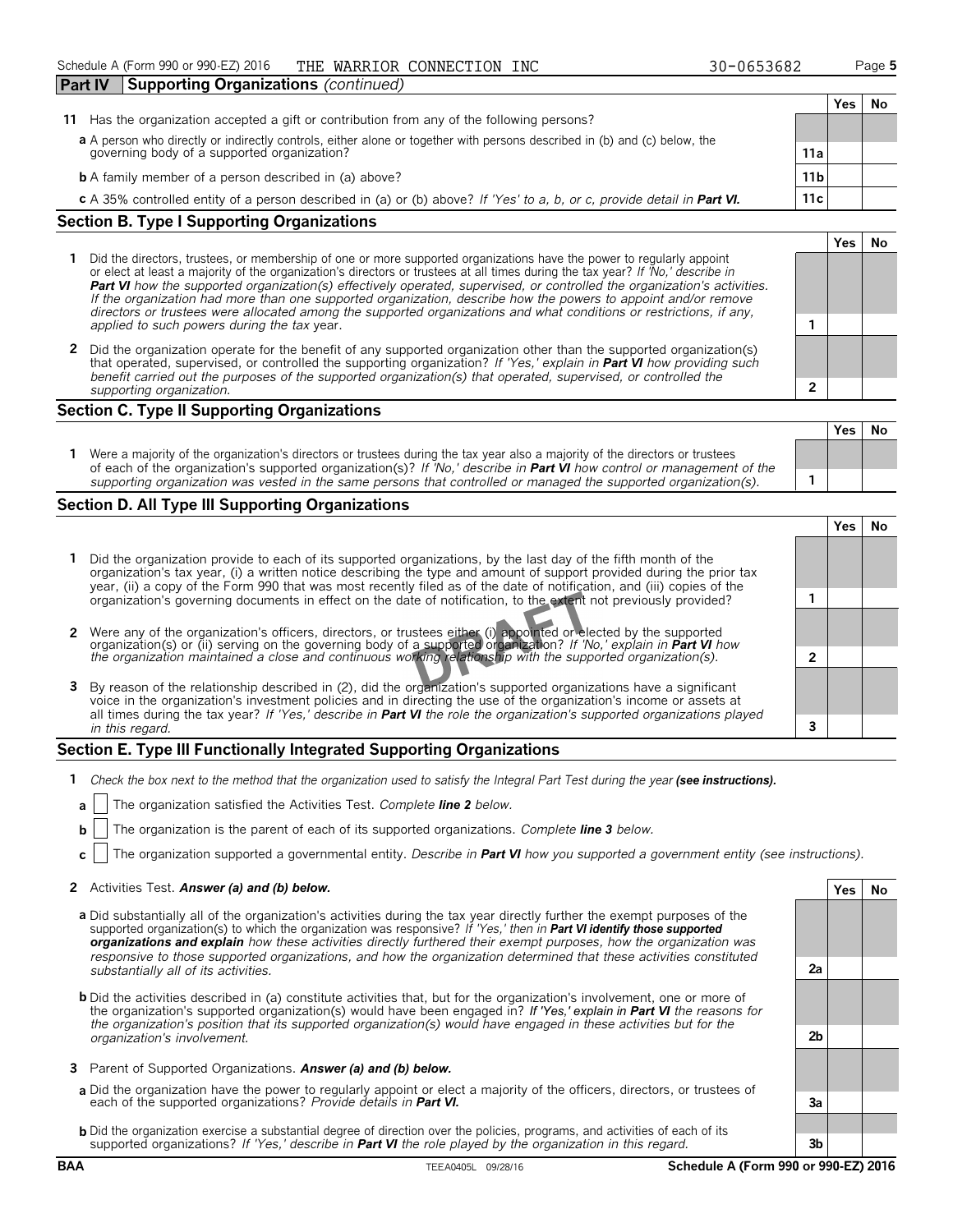| 1  | Check here if the organization satisfied the Integral Part Test as a qualifying trust on Nov. 20, 1970 (explain in Part VI). See<br><b>instructions.</b> All other Type III non-functionally integrated supporting organizations must complete Sections A through E. |                |                |                                |  |  |  |  |  |
|----|----------------------------------------------------------------------------------------------------------------------------------------------------------------------------------------------------------------------------------------------------------------------|----------------|----------------|--------------------------------|--|--|--|--|--|
|    | Section A - Adjusted Net Income                                                                                                                                                                                                                                      |                | (A) Prior Year | (B) Current Year<br>(optional) |  |  |  |  |  |
|    | <b>1</b> Net short-term capital gain                                                                                                                                                                                                                                 | 1              |                |                                |  |  |  |  |  |
| 2  | Recoveries of prior-year distributions                                                                                                                                                                                                                               | $\overline{2}$ |                |                                |  |  |  |  |  |
| 3  | Other gross income (see instructions)                                                                                                                                                                                                                                | 3              |                |                                |  |  |  |  |  |
| 4  | Add lines 1 through 3.                                                                                                                                                                                                                                               | 4              |                |                                |  |  |  |  |  |
|    | 5 Depreciation and depletion                                                                                                                                                                                                                                         | 5              |                |                                |  |  |  |  |  |
| 6. | Portion of operating expenses paid or incurred for production or collection of gross<br>income or for management, conservation, or maintenance of property held for<br>production of income (see instructions)                                                       | 6              |                |                                |  |  |  |  |  |
| 7  | Other expenses (see instructions)                                                                                                                                                                                                                                    | 7              |                |                                |  |  |  |  |  |
| 8  | Adjusted Net Income (subtract lines 5, 6, and 7 from line 4).                                                                                                                                                                                                        | 8              |                |                                |  |  |  |  |  |
|    | <b>Section B - Minimum Asset Amount</b>                                                                                                                                                                                                                              |                | (A) Prior Year | (B) Current Year<br>(optional) |  |  |  |  |  |
| 1. | Aggregate fair market value of all non-exempt-use assets (see instructions for short<br>tax year or assets held for part of year):                                                                                                                                   |                |                |                                |  |  |  |  |  |
|    | a Average monthly value of securities                                                                                                                                                                                                                                | 1a             |                |                                |  |  |  |  |  |
|    | <b>b</b> Average monthly cash balances                                                                                                                                                                                                                               | 1 <sub>b</sub> |                |                                |  |  |  |  |  |
|    | c Fair market value of other non-exempt-use assets                                                                                                                                                                                                                   | 1c             |                |                                |  |  |  |  |  |
|    | <b>d Total</b> (add lines 1a, 1b, and 1c)                                                                                                                                                                                                                            | 1d             |                |                                |  |  |  |  |  |
|    | <b>e Discount</b> claimed for blockage or other<br>factors (explain in detail in <b>Part VI</b> ):                                                                                                                                                                   |                |                |                                |  |  |  |  |  |
|    | <b>2</b> Acquisition indebtedness applicable to non-exempt-use assets                                                                                                                                                                                                | $\overline{2}$ |                |                                |  |  |  |  |  |
| 3  | Subtract line 2 from line 1d.                                                                                                                                                                                                                                        | 3              |                |                                |  |  |  |  |  |
| 4  | Cash deemed held for exempt use. Enter 1-1/2% of line 3 (for greater amount)<br>see instructions).                                                                                                                                                                   | 4              |                |                                |  |  |  |  |  |
| 5  | Net value of non-exempt-use assets (subtract line 4 from line 3)                                                                                                                                                                                                     | 5              |                |                                |  |  |  |  |  |
| 6  | Multiply line 5 by .035.                                                                                                                                                                                                                                             | 6              |                |                                |  |  |  |  |  |
| 7  | Recoveries of prior-year distributions                                                                                                                                                                                                                               | 7              |                |                                |  |  |  |  |  |
| 8  | Minimum Asset Amount (add line 7 to line 6)                                                                                                                                                                                                                          | 8              |                |                                |  |  |  |  |  |
|    | Section C - Distributable Amount                                                                                                                                                                                                                                     |                |                | <b>Current Year</b>            |  |  |  |  |  |
| 1  | Adjusted net income for prior year (from Section A, line 8, Column A)                                                                                                                                                                                                | 1              |                |                                |  |  |  |  |  |
| 2  | Enter 85% of line 1.                                                                                                                                                                                                                                                 | 2              |                |                                |  |  |  |  |  |
| 3  | Minimum asset amount for prior year (from Section B, line 8, Column A)                                                                                                                                                                                               | 3              |                |                                |  |  |  |  |  |
| 4  | Enter greater of line 2 or line 3.                                                                                                                                                                                                                                   | 4              |                |                                |  |  |  |  |  |
| 5  | Income tax imposed in prior year                                                                                                                                                                                                                                     | 5              |                |                                |  |  |  |  |  |
| 6  | Distributable Amount. Subtract line 5 from line 4, unless subject to emergency<br>temporary reduction (see instructions).                                                                                                                                            | 6              |                |                                |  |  |  |  |  |

**7**  $\mid$  Check here if the current year is the organization's first as a non-functionally integrated Type III supporting organization (see instructions).

**BAA Schedule A (Form 990 or 990-EZ) 2016**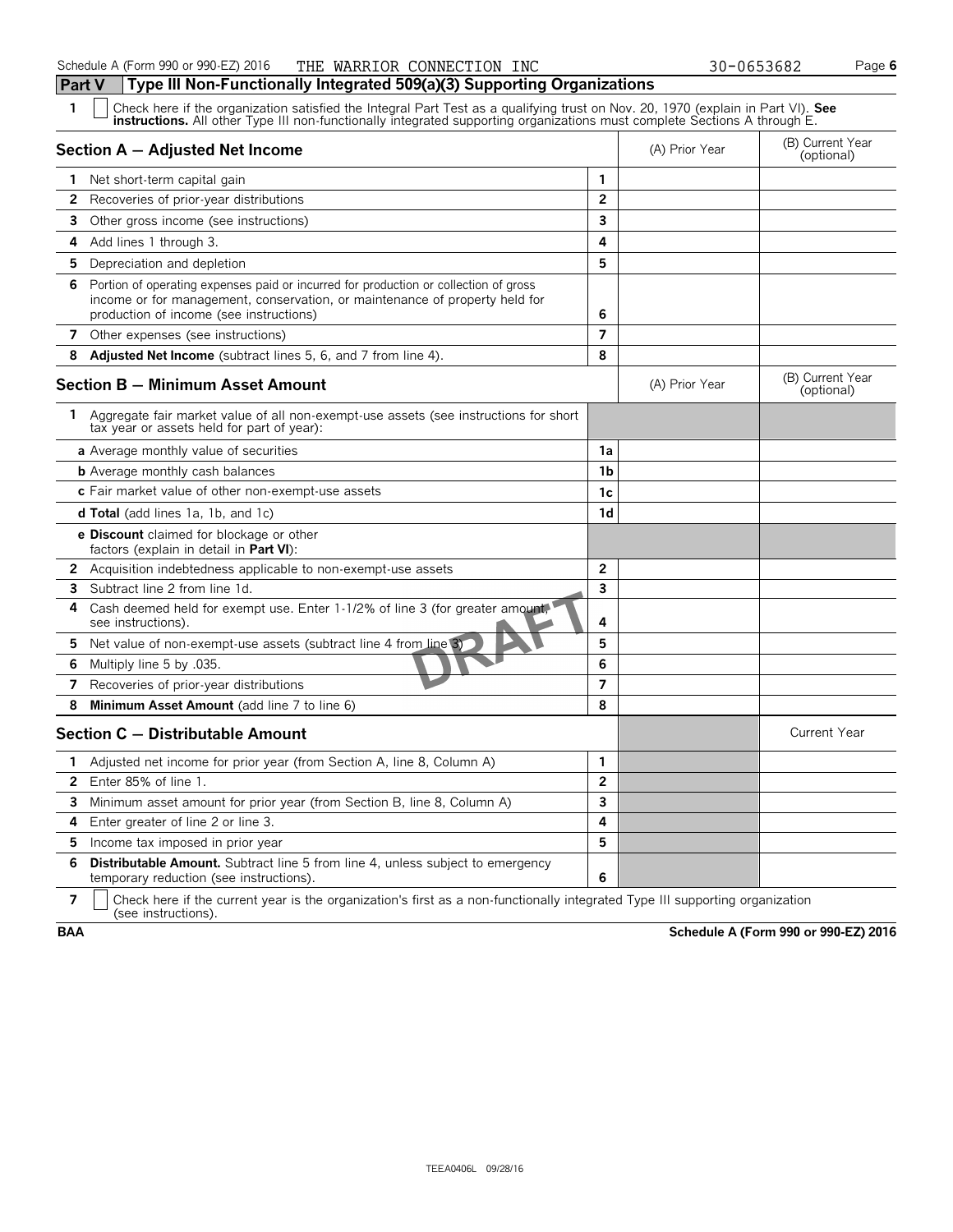| <b>Part V</b> | $\Box$ Type III Non-Functionally integrated 509(a)(3) Supporting Organizations (continued)                                                                                      |                                              |                                              |                                                  |
|---------------|---------------------------------------------------------------------------------------------------------------------------------------------------------------------------------|----------------------------------------------|----------------------------------------------|--------------------------------------------------|
|               | Section $D -$ Distributions                                                                                                                                                     |                                              |                                              | <b>Current Year</b>                              |
| 1             | Amounts paid to supported organizations to accomplish exempt purposes                                                                                                           |                                              |                                              |                                                  |
|               | 2 Amounts paid to perform activity that directly furthers exempt purposes of supported organizations,<br>in excess of income from activity                                      |                                              |                                              |                                                  |
|               | 3 Administrative expenses paid to accomplish exempt purposes of supported organizations                                                                                         |                                              |                                              |                                                  |
| 4             | Amounts paid to acquire exempt-use assets                                                                                                                                       |                                              |                                              |                                                  |
| 5             | Qualified set-aside amounts (prior IRS approval required)                                                                                                                       |                                              |                                              |                                                  |
| 6             | Other distributions (describe in Part VI). See instructions.                                                                                                                    |                                              |                                              |                                                  |
| 7             | Total annual distributions. Add lines 1 through 6.                                                                                                                              |                                              |                                              |                                                  |
| 8             | Distributions to attentive supported organizations to which the organization is responsive (provide details<br>in Part VI). See instructions.                                   |                                              |                                              |                                                  |
|               | 9 Distributable amount for 2016 from Section C, line 6                                                                                                                          |                                              |                                              |                                                  |
|               | 10 Line 8 amount divided by Line 9 amount                                                                                                                                       |                                              |                                              |                                                  |
|               | Section E - Distribution Allocations (see instructions)                                                                                                                         | (i)<br><b>Excess</b><br><b>Distributions</b> | (i)<br><b>Underdistributions</b><br>Pre-2016 | (iii)<br><b>Distributable</b><br>Amount for 2016 |
|               | 1 Distributable amount for 2016 from Section C, line 6                                                                                                                          |                                              |                                              |                                                  |
| 2             | Underdistributions, if any, for years prior to 2016 (reasonable<br>cause required - explain in Part VI). See instructions.                                                      |                                              |                                              |                                                  |
| 3             | Excess distributions carryover, if any, to 2016:                                                                                                                                |                                              |                                              |                                                  |
| a             |                                                                                                                                                                                 |                                              |                                              |                                                  |
| b             |                                                                                                                                                                                 |                                              |                                              |                                                  |
|               | c From 2013                                                                                                                                                                     |                                              |                                              |                                                  |
|               | d From 2014                                                                                                                                                                     |                                              |                                              |                                                  |
|               | e From 2015                                                                                                                                                                     |                                              |                                              |                                                  |
|               | f Total of lines 3a through e                                                                                                                                                   |                                              |                                              |                                                  |
|               | g Applied to underdistributions of prior years                                                                                                                                  |                                              |                                              |                                                  |
|               | <b>h</b> Applied to 2016 distributable amount                                                                                                                                   |                                              |                                              |                                                  |
|               | <i>i</i> Carryover from 2011 not applied (see instructions)                                                                                                                     |                                              |                                              |                                                  |
|               | j Remainder. Subtract lines 3g, 3h, and 3i from 3f.                                                                                                                             |                                              |                                              |                                                  |
|               | 4 Distributions for 2016 from Section D,<br>\$<br>line $7:$                                                                                                                     |                                              |                                              |                                                  |
|               | a Applied to underdistributions of prior years                                                                                                                                  |                                              |                                              |                                                  |
|               | <b>b</b> Applied to 2016 distributable amount                                                                                                                                   |                                              |                                              |                                                  |
|               | c Remainder. Subtract lines 4a and 4b from 4.                                                                                                                                   |                                              |                                              |                                                  |
|               | 5 Remaining underdistributions for years prior to 2016, if any.<br>Subtract lines 3q and 4a from line 2. For result greater than<br>zero, explain in Part VI. See instructions. |                                              |                                              |                                                  |
|               | 6 Remaining underdistributions for 2016. Subtract lines 3h and 4b<br>from line 1. For result greater than zero, explain in Part VI. See<br>instructions.                        |                                              |                                              |                                                  |
|               | 7 Excess distributions carryover to 2017. Add lines 3j and 4c.                                                                                                                  |                                              |                                              |                                                  |
|               | 8 Breakdown of line 7:                                                                                                                                                          |                                              |                                              |                                                  |
| a             |                                                                                                                                                                                 |                                              |                                              |                                                  |
|               | <b>b</b> Excess from $2013$                                                                                                                                                     |                                              |                                              |                                                  |
|               | <b>c</b> Excess from 2014                                                                                                                                                       |                                              |                                              |                                                  |
|               | $d$ Excess from 2015                                                                                                                                                            |                                              |                                              |                                                  |
|               | <b>e</b> Excess from $2016$                                                                                                                                                     |                                              |                                              |                                                  |
|               |                                                                                                                                                                                 |                                              |                                              |                                                  |

**BAA Schedule A (Form 990 or 990-EZ) 2016**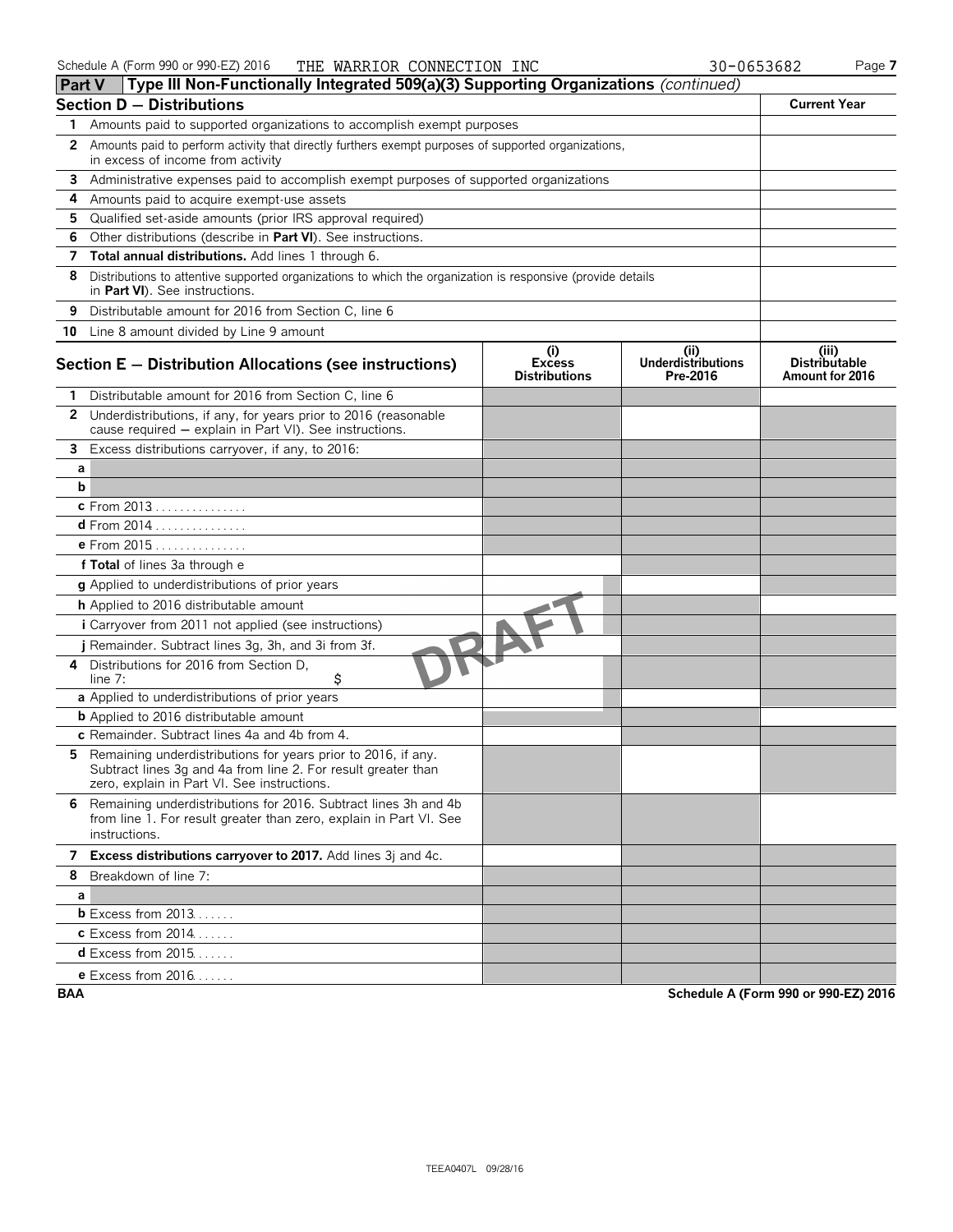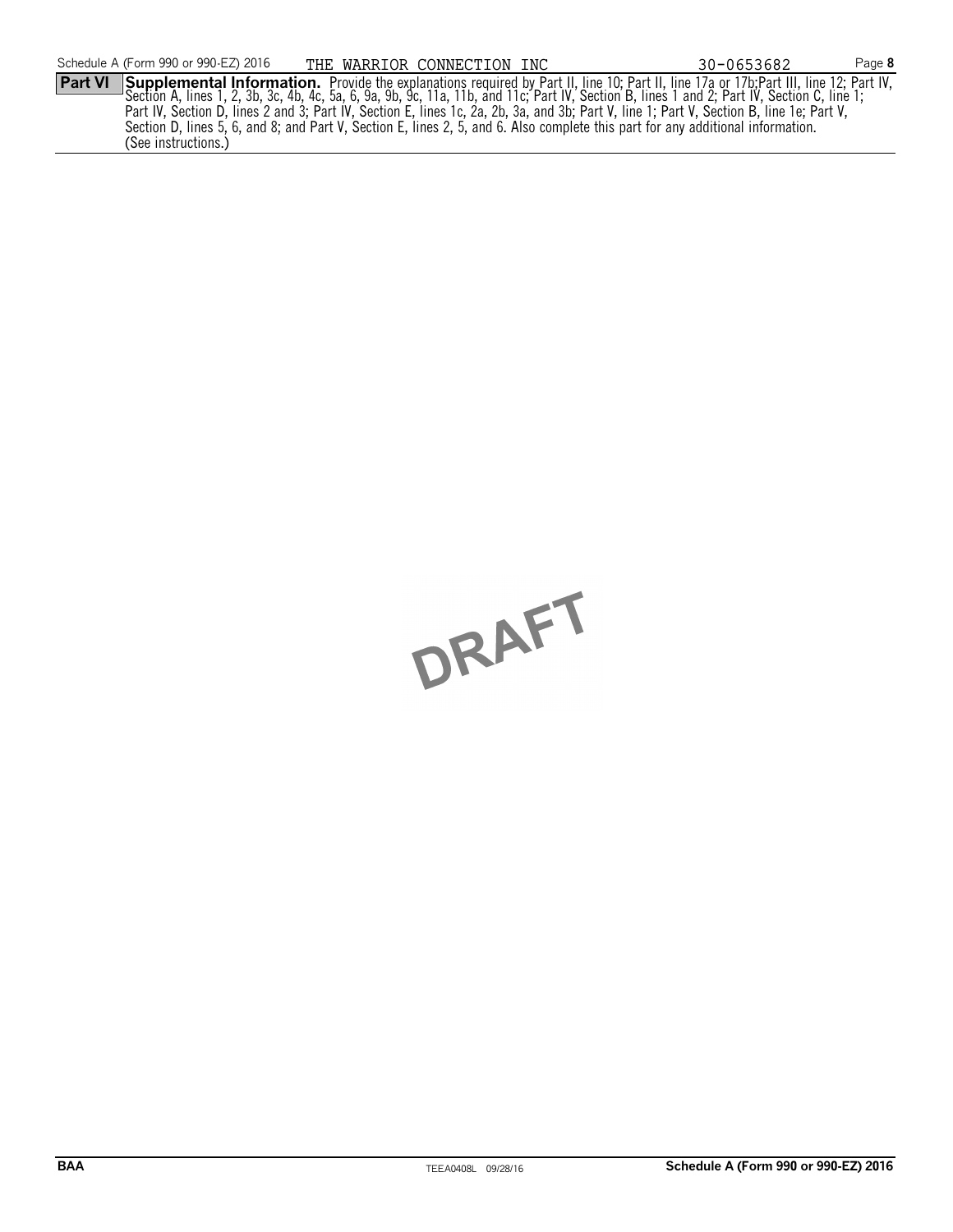# **CHEDULE O** Supplemental Information to Form 990 or 990-EZ<br>
Form 990 or 990-EZ) Complete to provide information for responses to specific questions on

**(Form 990 or 990-EZ) Complete to provide information for responses to specific questions on Form 990 or 990-EZ or to provide any additional information. 2016** Attach to Form 990 or 990-EZ. Gepartment of the Treasury **Information about Schedule O (Form 990 or 990-EZ) and its instructions is**<br>Internal Revenue Service<br>at www.irs.gov/form990. Internal Revenue Service **Inspection at** *www.irs.gov/form990.*

Name of the organization **Employer identification number Employer identification number** 

#### THE WARRIOR CONNECTION INC 30-0653682

#### **FORM 990-EZ, PART I, LINE 16 OTHER EXPENSES**

#### **FORM 990-EZ, PART II, LINE 24 OTHER ASSETS**

|  |                                        |             |       | BEGINNING | ENDING |
|--|----------------------------------------|-------------|-------|-----------|--------|
|  | PREPAID EXPENSES AND DEFERRED CHARGES. |             |       | 185.      |        |
|  |                                        |             | TOTAL |           | 185.   |
|  |                                        |             |       |           |        |
|  |                                        | __ _  _ _ . |       |           |        |

#### **FORM 990-EZ, PART II, LINE 26 TOTAL LIABILITIES**

|                                                                                                             | <b>BEGINNING</b> |                  |
|-------------------------------------------------------------------------------------------------------------|------------------|------------------|
| ACCOUNTS PAYABLE AND ACCRUED EXPENSES. A TANA MARIE 4 17,217. \$<br>PAYABLE TO OFFICERS, DIRECTORS, ETC. J. |                  | 833.<br>$.500$ . |
| TOTAI.                                                                                                      |                  |                  |

 $\overline{\phantom{a}}$ 

### **FORM 990-EZ, PART III - ORGANIZATION'S PRIMARY EXEMPT PURPOSE**

THE WARRIOR CONNECTION (TWC) PROVIDES RESIDENTIAL RETREATS AND SERVICES TO VETERANS AND THEIR FAMILIES TO HEAL THE INVISIBLE WOUNDS INCURRED WHILE IN UNIFORM.

#### **FORM 990-EZ, PART III, LINE 28 - STATEMENT OF PROGRAM SERVICE ACCOMPLISHMENTS**

IN 2016, TWC OFFERED SIX (6) RETREATS TO VETERANS AND THEIR FAMILIES, ALLOWING UP TO 55 SERVICE PERSONNEL TO ATTEND, PARTICIPATE, AND FIND TREMENDOUS HEALING THROUGH OUR UNIQUE RETREAT FORMAT.

2016 SAW IMMENSE SHIFTS THROUGHOUT THE ORGANIZATION IN ORDER TO POSITION TWC FOR GROWTH. SOME OF THESE SHIFTS INCLUDED RECRUITING AND HIRING A NEW EXECUTIVE DIRECTOR, RE-ALIGNING THE LEADERSHIP TEAM, TRAINING FIVE (5) NEW PROGRAM

FACILITATORS, TEACHING SEVEN (7) NEW PROGRAM MENTORS, AND ADDITIONAL REVISIONS TO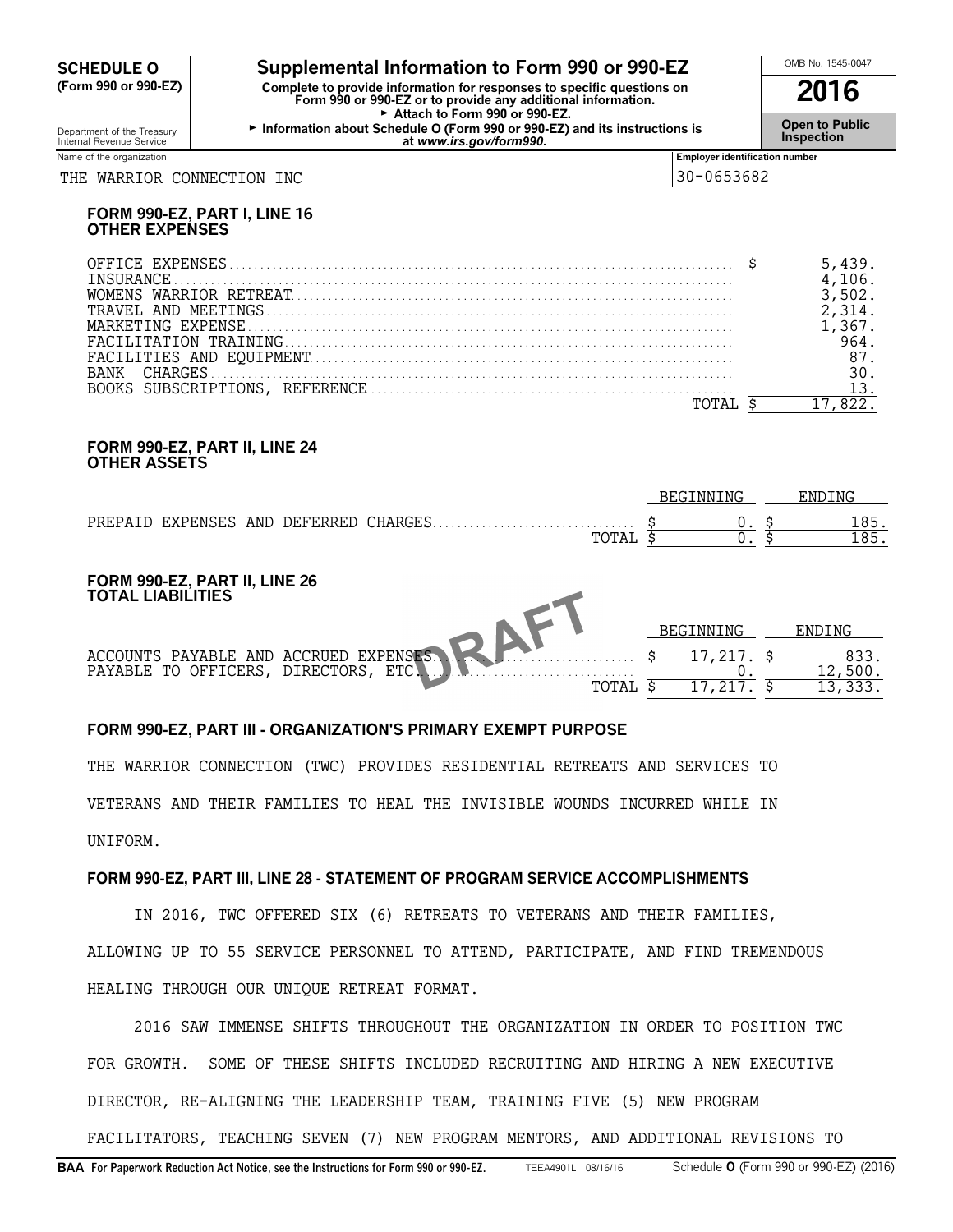#### **FORM 990-EZ, PART III, LINE 28 - STATEMENT OF PROGRAM SERVICE ACCOMPLISHMENTS**

STRENGTHEN THE CURRICULUM AND PROGRAM MANUAL. TWC ALSO ATTRACTED STRONG PROGRAM GRADUATES WITH KEY SKILL SETS TO FURTHER SPUR THE GROWTH OF THE ORGANIZATION.

CONSISTENT WITH PREVIOUS YEARS RETREATS, 2016 TWC GRADUATES REPORTED SIGNIFICANT INNER CHANGES, MORE PEACE IN THEIR HEARTS AND MINDS, ALONG WITH SIGNIFICANT IMPROVEMENTS IN THEIR PERSONAL RELATIONSHIPS WITH THEMSELVES AND OTHERS CLOSEST TO THEM. THESE TRANSFORMATIONAL CHANGES CONTINUE TO BE WITNESSED BY THE FACILITATOR TEAMS, TWC STAFF, AND THROUGHOUT THE GREATER COMMUNITY.

RECEIPT OF DONATED SERVICES AND USE OF PROPERTY: IN ADDITION TO AMOUNTS REPORTED ON PAGE 1 OF FORM 990EZ, THE ORGANIZATION HAS VALUED DONATED TIME AND USE OF PROPERTY OF \$140,854 DETAILED AS FOLLOWS:

EXECUTIVE AND STAFF TIME \$113,040. UNPAID TRAVEL AND ENTERTAINMENT \$1,039. RENT AND USE OF SPACE \$17,630. USE OF TELEPHONE AND INTERNET \$4,200. POSTAGE AND<br>ADMIINISTRATION \$3,312. MARKETING \$1,633 ADMIINISTRATION \$3,312. MARKETING \$1,633

EXPENDITURES 24,185

DONATED SERVICES 140,854

#### **FORM 990-EZ, PART V - REGARDING TRANSFERS ASSOCIATED WITH PERSONAL BENEFIT CONTRACTS**

(A) DID THE ORGANIZATION, DURING THE YEAR, RECEIVE ANY FUNDS, DIRECTLY OR INDIRECTLY, TO PAY PREMIUMS ON A PERSONAL BENEFIT CONTRACT?. . . . . . . . . . . . . . . . . . . . . . . . . . . NO (B) DID THE ORGANIZATION, DURING THE YEAR, PAY PREMIUMS, DIRECTLY OR INDIRECTLY, ON A PERSONAL BENEFIT CONTRACT?. . . . . . . . . . . . . . . . . . . . . . . . . . . . . . . . . . . . . . . . . . . . . . . . . . . NO